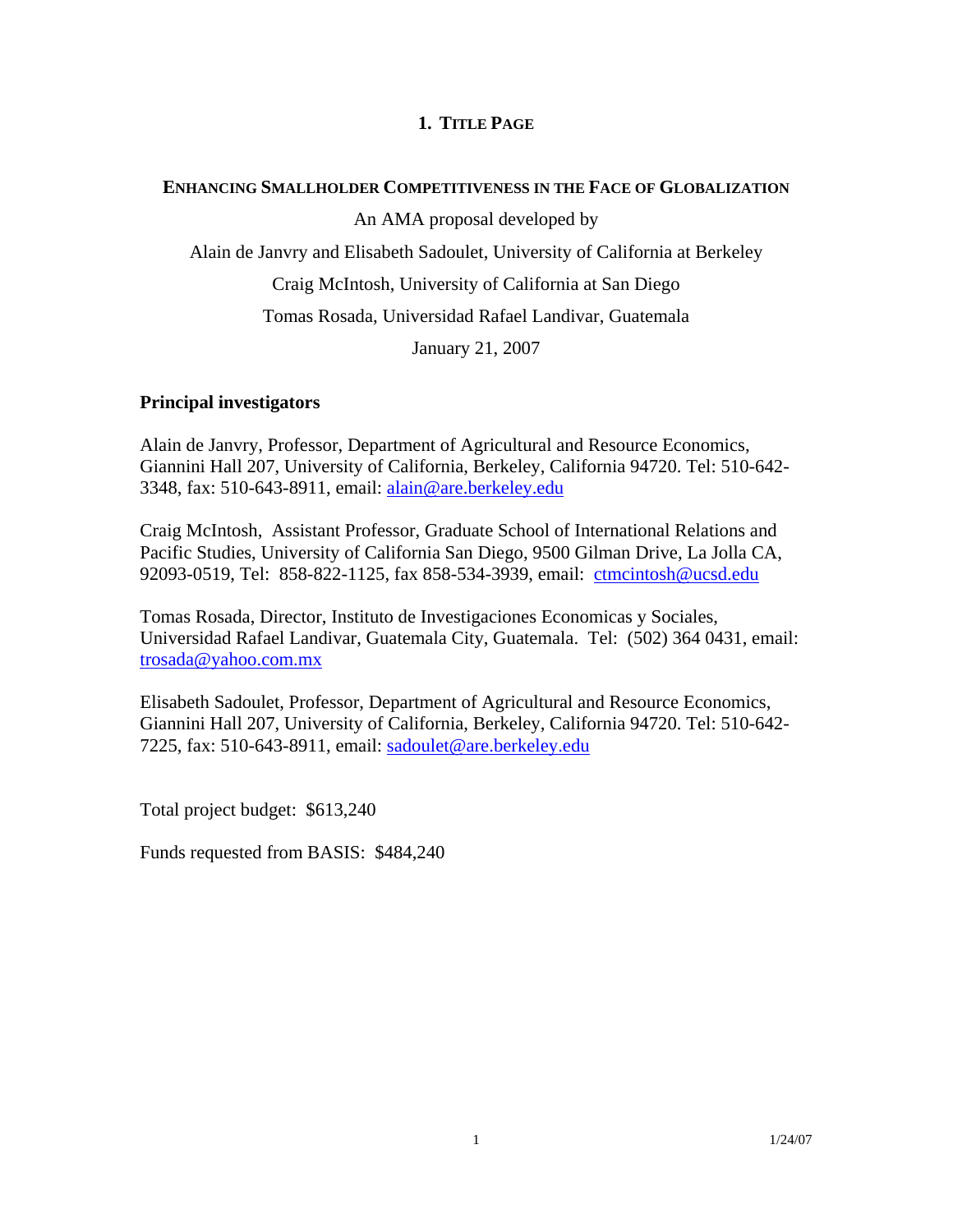### **2. ABSTRACT**

Smallholder farming has been the institutional structure for some of the most effective historical contributions of agriculture to economic development. Yet, this very social structure is under threat as globalization, trade liberalization, and the development of integrated value chains for food communities progresses. Guatemala has an unusually large smallholder sector with a strong indigenous base engaged in labor intensive nontraditional exports. This project analyzes three institutional innovations with potential of increasing the competitiveness of the smallholder sector: fair trade, the linking of insurance to credit, and use of credit bureau information in microfinance lending. Fair trade will be analyzed in terms of consumer demand in the United States, supply response in participating cooperatives, and incidence of benefits among participating and nonparticipating cooperatives. The linking of credit to insurance will be analyzed through the rollout of the national agricultural insurance program and a micro-lender deployment of a new insurance scheme. Use of credit bureau for borrower graduation to commercial lending will be done through cooperation with several of the major lenders in Guatemala, extending a long run panel work previously initiated with Basis support. In all cases, the project combines sound identification strategies with the use of administrative data, and collaboration with the private sector. Results will provide an unusual combination of benefits: opportunities for collaborating institutions (fair trade agencies, producer cooperatives, and microfinance lenders) to improve their products, information for regulators and policy makers to improve public policy design, and training opportunities for students in Guatemala and the United States.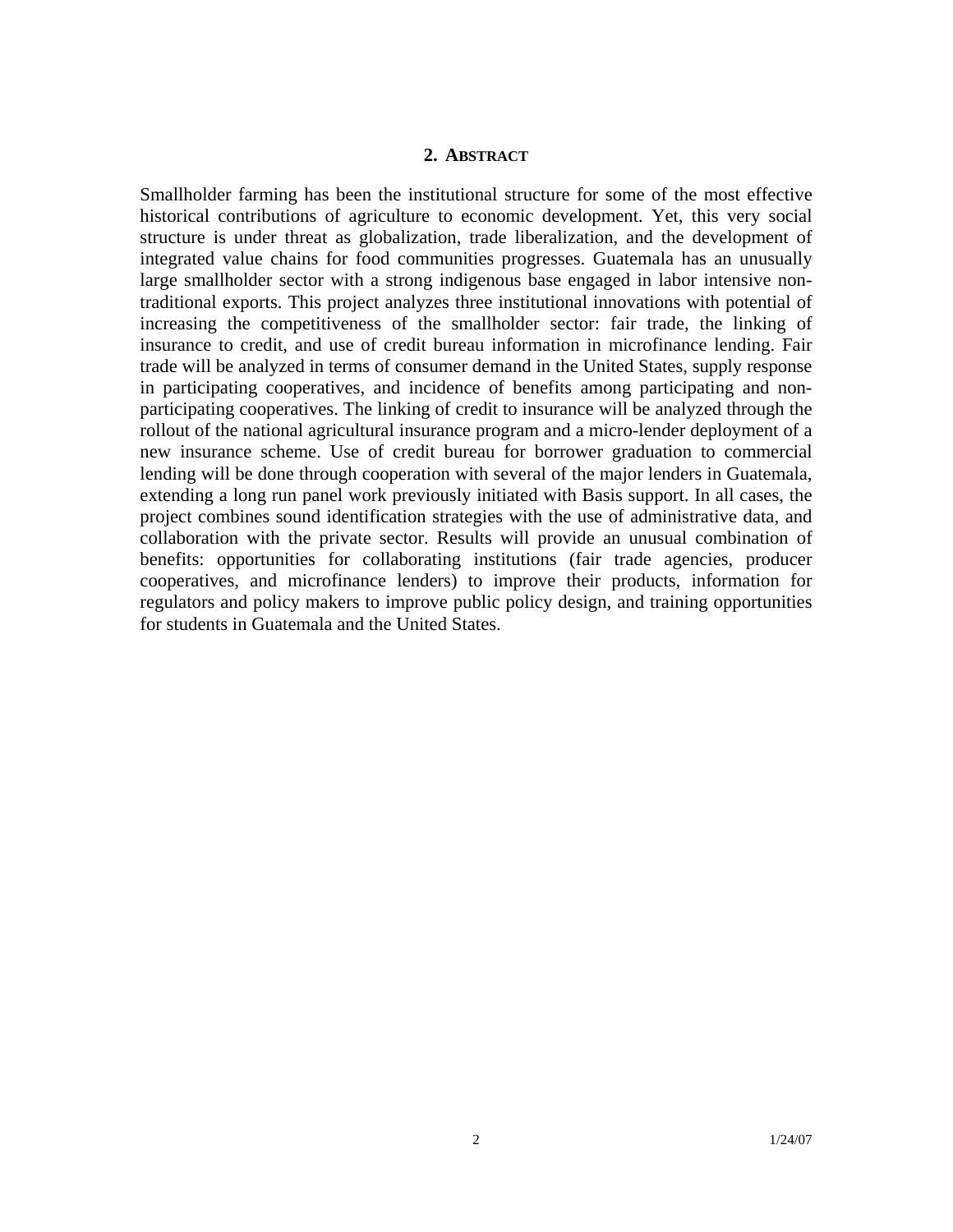#### **3. NARRATIVE DESCRIPTION OF THE PROJECT**

#### **SMALLHOLDER COMPETITIVENESS AND GLOBALIZATION**

 Smallholder farmers face a deeply uncertain future in the face of globalization. The enormous returns to scale present in participating to high value chains, the subsidies received by OECD farmers, and a weak infrastructural and institutional environment all contribute to threatening the competitiveness of smallholder agriculture when it is exposed to the forces of trade liberalization and globalization. In the face of these challenges, it often appears that the only choices they have are to rent out to agribusiness concerns and become laborers on their own land, or to exit the industry and migrate out of rural areas altogether.

 In this proposal, we set out a research agenda to explore a group of recentlyemerged institutions which offer the potential of enhancing the competitiveness of smallholders in the face of the massive changes implied by liberalization and globalization. We focus specifically on three innovations:

- The emergence of niche markets for high value products, in particular the Fair Trade (FT) movement.
- The linking of credit to insurance to enhance the demand for credit.
- The use of credit reporting bureaus by microfinance lenders.

While there is much enthusiasm and a great deal of narrative evidence about the promise of these options, well-identified statistical studies are few. This is what we will pursue in this proposal.

 We believe that our research team in Guatemala faces a unique opportunity to gain high-quality statistical identification in the study of these innovations for several reasons. First, Guatemala itself provides an excellent natural laboratory because it combines widespread smallholder farming with a rapidly growing high-value agricultural export sector. Secondly, we have a substantial research infrastructure built up with collaborators in Guatemala during the four years of the initial BASIS grant. This infrastructure includes contacts with universities, the Ministry of Agriculture and the Ministry of Finance, the National Association of Cooperatives, and all three of the lenders who are currently extending innovative financial products to smallholders.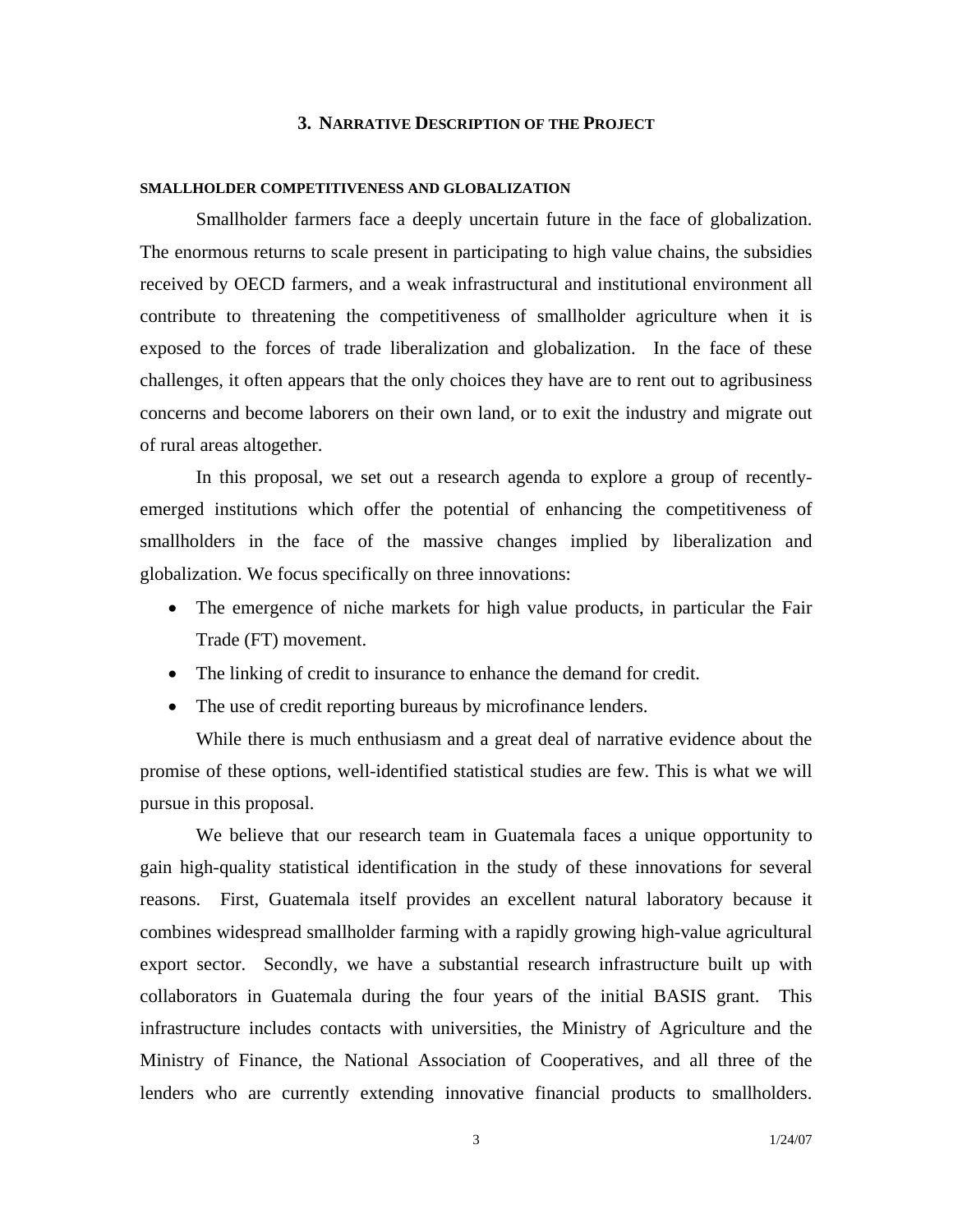Finally, because CAFTA will come into effect during the course of the coming year, we will be presented with a substantial shock to import and export prices while collecting data in the field. This will provide an exogenous source of identification of the impact of these options in shielding smallholders from the potentially adverse consequences of globalization.

#### **RESEARCH STRATEGY AND DATA COLLECTION**

Our research strategy is based on (1) specific research designs that allow identification of the phenomena under study, (2) access to institutional data, and (3) specific institutional collaborations that give us both access to information and to influence in decision making at the private and public policy levels.

#### **(1) Research designs for identification**

To the extent that institutions or supply networks are common to the whole country of Guatemala, we have no cross-sectional variation to use for the identification of impacts. Hence, the fruitful empirical questions lie in the study of institutions that have both spatial and temporal variation, and particularly in those whose pattern of rollout is either exogenous or randomized. This approach will be used to analyze the participation of cooperatives to the Fair Trade option, and the linking of insurance to credit by financial institutions. Another technique is to use randomization in exposing agents to a change. This will be used in working with supermarkets in varying the signals conveyed to consumers about the environmental and social services offered by Fair Trade.

#### **(2) Access to institutional data**

 Another technique which has proven fruitful in our past research in Guatemala is the use of long term administrative data from the collaborating institutions under study. This has been uniquely effective in helping us analyze the entry of microfinance lenders into a credit bureau and the impact on their clients. For our next research phase, we are organized to collaborate with the cooperatives that market many of the high-value export crops. These long-standing organizations keep records on quantities and prices for past harvests that will allow to analyze the impact of participation to Fair Trade on supply response. The key to working with institutional data is a close spirit of collaboration in the research, and ensuring that the project is answering at least some questions that the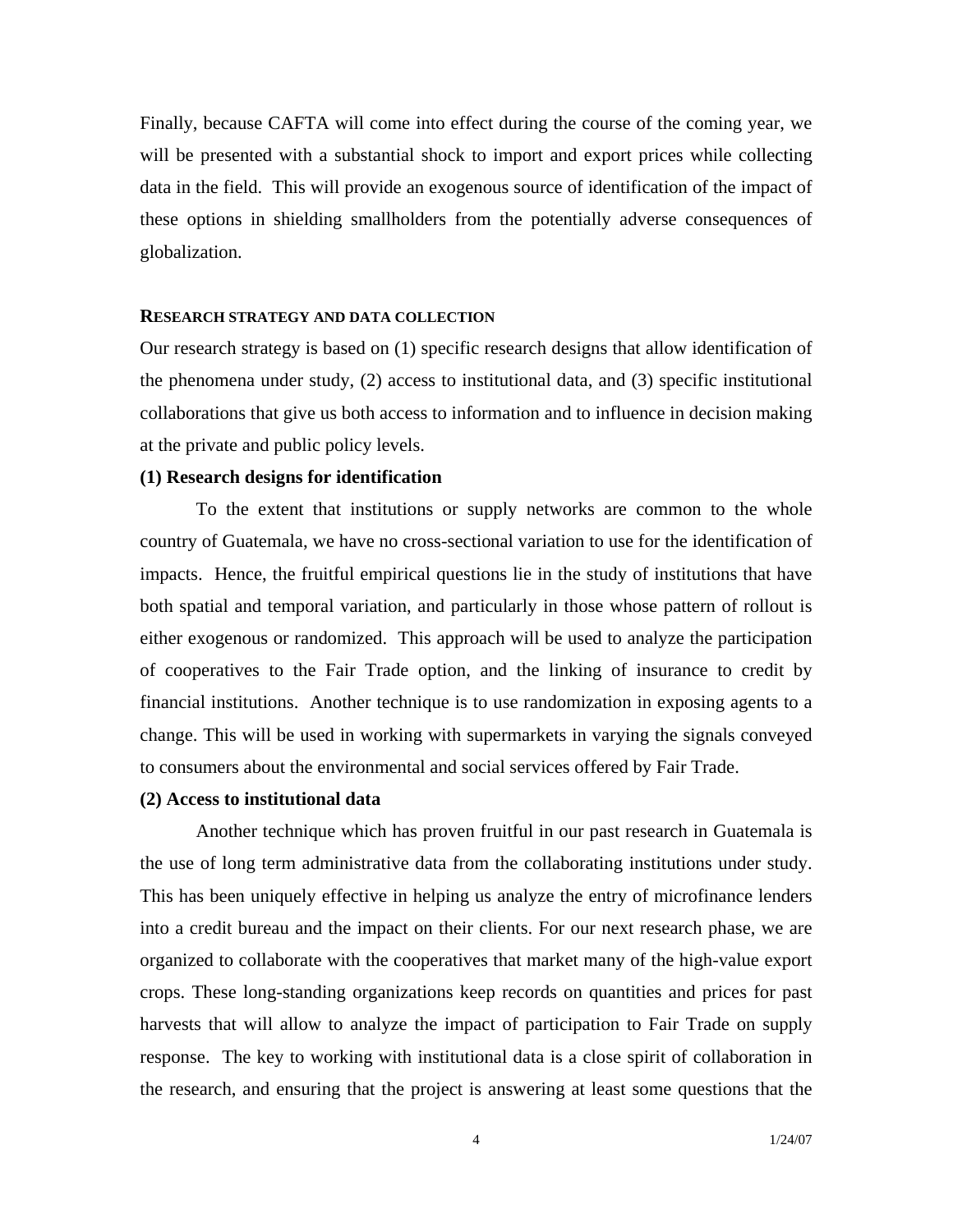institutions themselves have. Preliminary discussions have indicated a strong level of interest among the cooperatives in answering the basic questions of the efficacy of new contracting arrangements. The drawback of the use of institutional data is that it tends to lack a rich socio-economic detail. For this reason, the data will be complemented by household surveys.

### **(3) Institutional collaborations**

 First, we will continue our collaboration with the Universidad Rafael Landivar, including participation to our research projects of a number of their faculty and graduate students. The Landivar University is a very effective platform to reach policy makers, with important entries into the Ministries of Finance and Agriculture, a large network of graduates in the private sector, as well as platforms where public policy issues are being debated.

Second, we have been in discussions with the director of Transfair, the U.S. certification agency that operates in Guatemala for imports to the U.S. about setting up a collaboration that will allow to study the impact of certification on cooperatives, as Transfair extends its coverage.

Third, we have received an enthusiastic offer to collaborate in future research from FUNDEA, an innovative financial institution which provides not only loans but crop insurance to financial cooperatives. They have demonstrated willingness to experiment and we are confident that a less ambitious research design than the one we had tried with them in the previous project (perhaps a synthetic staggering of new projects across branches) would have real promise.

Fourth, through the previous BASIS project we have a trained and organized a group of collaborators at the Landivar University which is able to run experimental games in the field. Because this team (directed by Tomas Rosada at IDIES/URL) is in place we will be able to conduct additional field work with relative ease.

We will continue working in close collaboration with Bruce Wydick and Elizabeth Katz, from USF. Bruce Wydick was part of the previous BASIS collaboration on microfinance, and Elizabeth Katz has particular interest in Fair Trade coffee and highvalue crop, and has extensively worked in Guatemala.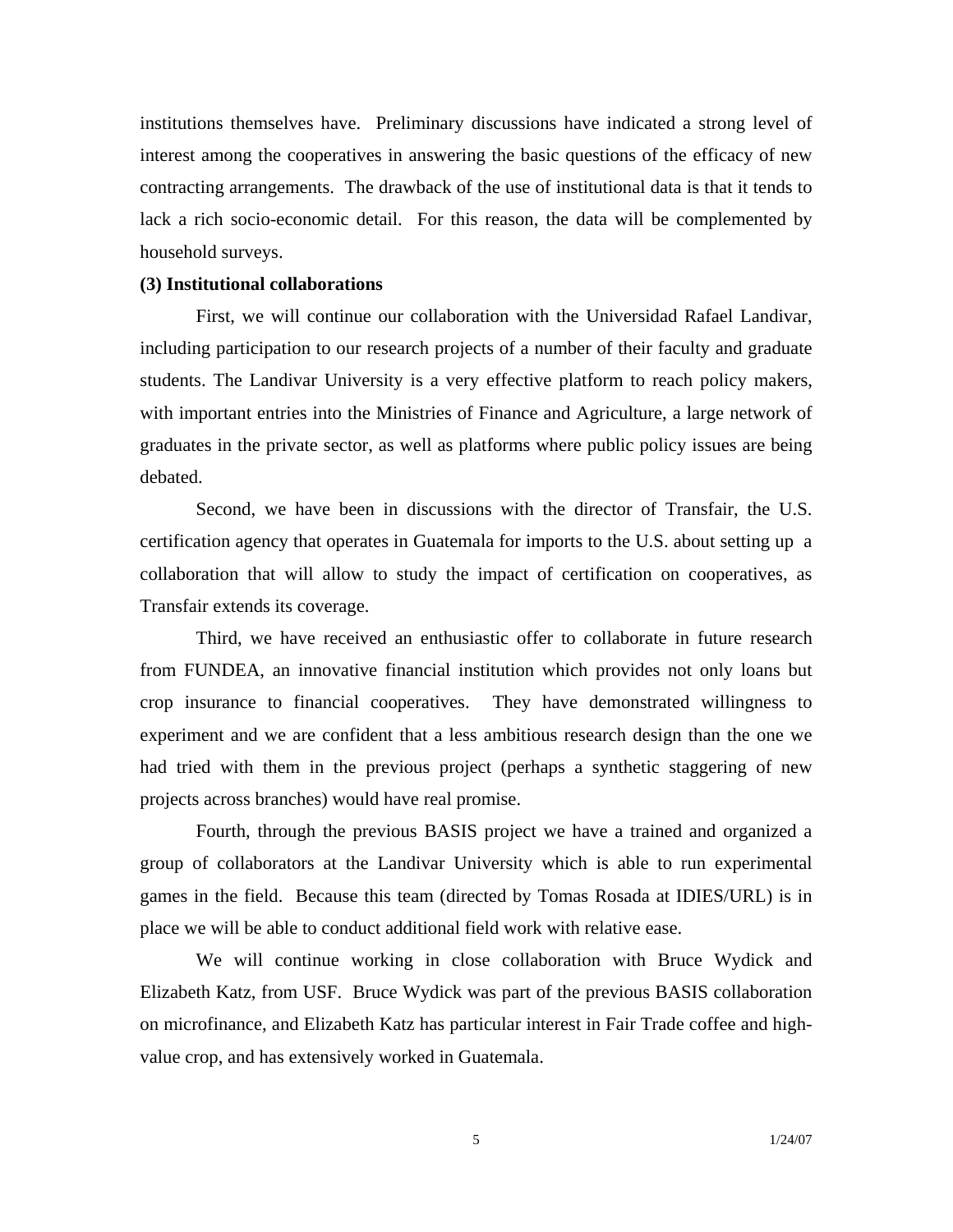Finally, we have continued access to the Genesis administrative records on their clients, including their credit bureau records. This sustained collaboration will give us the unique opportunity of long term client panels to analyze graduation from microfinance lending to commercial lending, one of the major determinants of smallholder competitiveness in capital intensive high value activities. This database will be extended by collaborative agreements with Banrural, the privatized state agricultural lending bank which has hundreds of branches covering the entire country.

#### **RESEARCH SUB-PROJECTS**

#### **(1) FAIR TRADE AS AN OPPORTUNITY FOR SMALLHOLDER COMPETITIVENESS**

Fair Trade (FT) coffee has seen explosive recent growth. A market which did not exist in 1998 saw 30 million pounds of coffee traded in 2004 and 65 million in 2006. New supply has been relatively easily created, because a single certification allows a subset of producers to receive a higher, guaranteed price for every unit produced. Unless the price margin given to farmers exactly equals the additional demand in the market for the social benefits of free trade, there will be excess supply or demand in the market. They ways in which FT price signals will alter the long-run equilibrium of these markets has not been well developed at a theoretical level. We suggest several reasons why, if these markets are not sufficiently structured, they will fail to deliver any benefit to producers. Empirical analyses which let us compare the targeting, impact, and risk effects of fair trade against other transfer mechanisms are practically non-existent. We suggest a multi-pronged research agenda to address these questions at the level of the supply chain, the consumer, and the producer.

#### **1.1. Analysis of the coffee value chain**

An important first level of analysis is to measure the pass-through of the producer price floor on the consumer price. While the minimum prices of \$1.26/lb and \$1.41/lb that licensed FT importers have to pay to farmers for conventional and organic coffees, respectively, have been substantially above the international market price over the last few years, they still represent a small share of the retail prices (of say \$5-12/lb). Many large importers and retailers carry both fair trade and non-fair trade products, and hence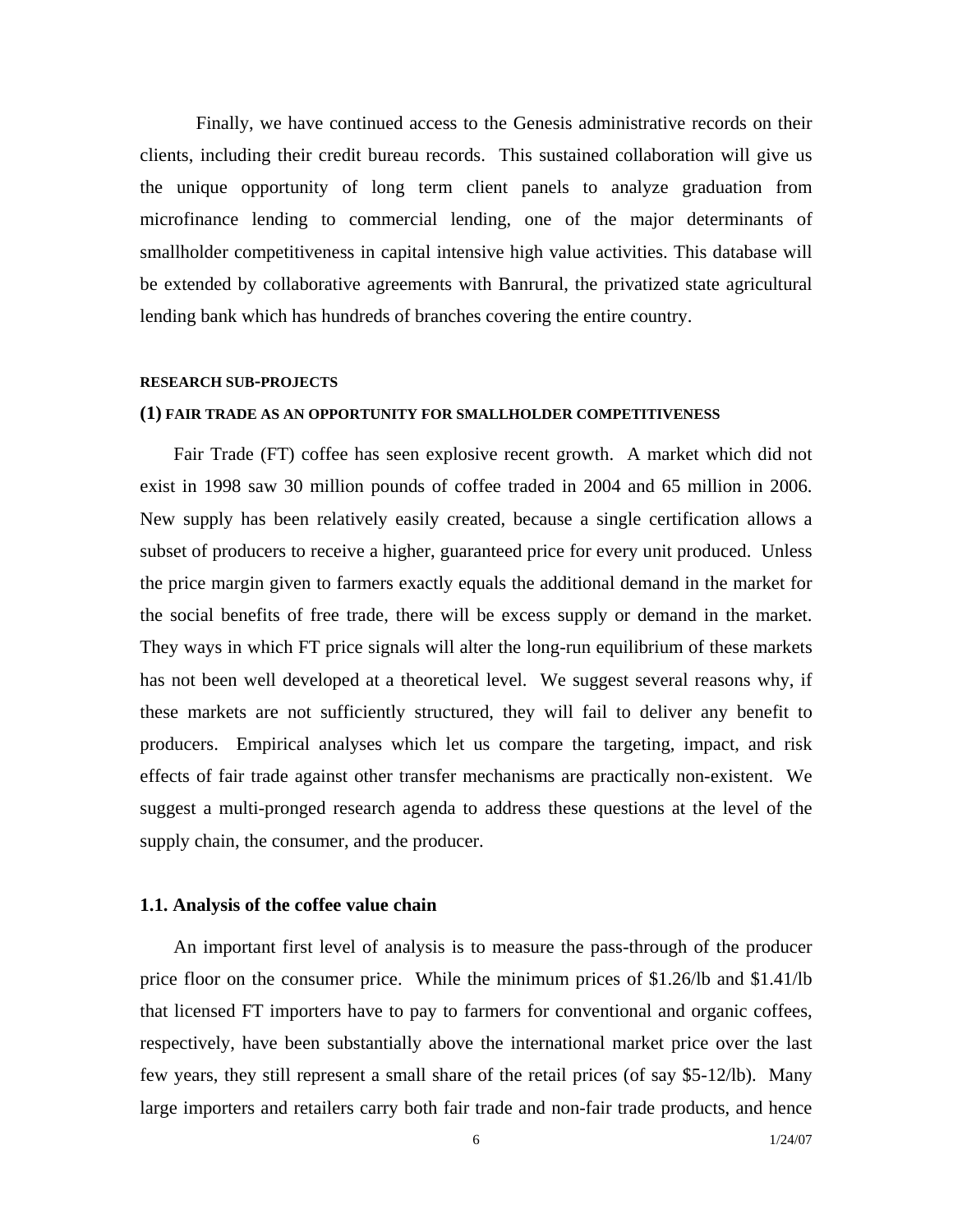should not have different intermediate cost for both types of product. Other importers and retailers are specialized in FT. The FT movement often claims that with less intermediary costs than in the standard value chain, FT coffees are not necessarily more expensive than non-FT coffee. In the first phase of our project, we will thus conduct an analysis of price formation along the FT and non-FT value chains that connect Guatemala and the rest of the world.

 It is very relevant to compare the pass-through in FT with the share of other aid delivery mechanisms that is eaten up by administrative costs. An advantage of FT mechanisms may be precisely the fact that they piggyback on existing supply chains and so present an efficient means to transfer income from the rich to the poor.

#### **1.2. What do consumers demand from Fair Trade?**

FT represents an interesting phenomenon on the demand side because, in the extreme, neither product nor process attributes differ, and the only difference between FT and non-FT products is the price that the producer receives. As coffee is a highly differentiated product, there is no clear indication that the premium that consumers pay for FT coffee is either lower or higher than the markup received by the producer.

This premium, which reflects the willingness to pay for FT, is a direct monetization of preferences for a specific form of support to equity. Economists have long preferred to use revealed preference rather than stated preference, and the willingness to pay for an FT product provides just such a metric. It is thus of real interest to understand the demand curve for such transfers.

### *Theoretical framework*

To fix ideas, take a market prior to the introduction of free trade. This market clears at equilibrium price  $P_0$ , with resulting inverse demand  $Q_0(P_0)$ . When FT is introduced we have two heterogeneous goods on the market, whose only differential attribute is the transfer to the producer. If the price of non FT coffee is  $P_n$  and the 'fair trade premium' is f, then the fair trade price is  $P_f = P_n + f$ .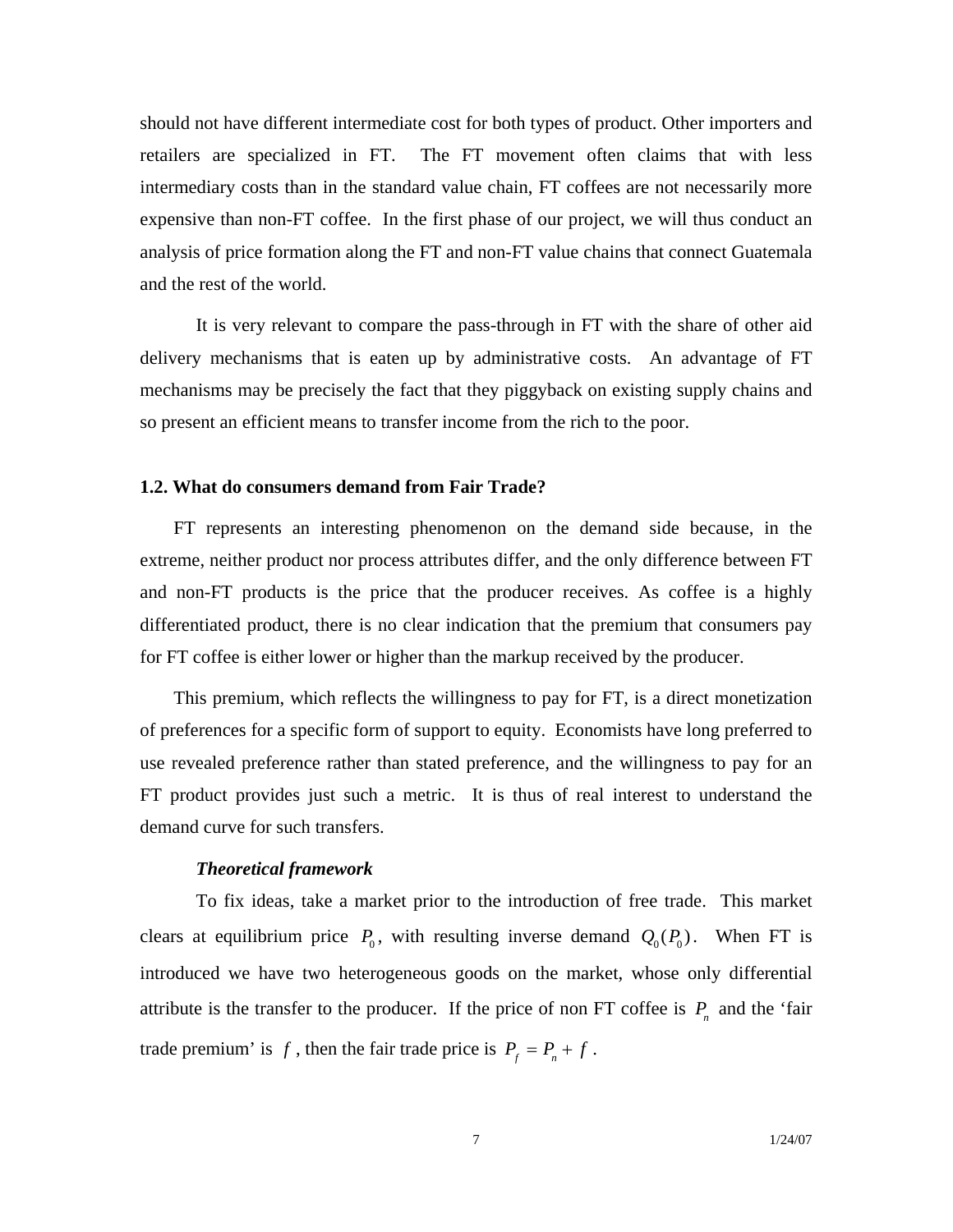Assume that consumers realize an additional 'charity' benefit  $\mathbf{b}$  from the consumption of a unit of the FT product. Those willing to pay the premium will be those for whom  $V(P_n + f) + b > V(P_n)$ , where  $V(.)$  is an indirect utility function.

 One simple set of assumptions is that people are heterogeneous in *b* but otherwise have the same utility functions. In this case, selection into the FT market arises as a result of high charity valuation. In the institutional study of the various possible delivery mechanisms for charity (national aid organizations, private charities, personal gifts, etc.), what causes consumers to choose to use this one? Our customer survey will include questions about other forms of charitable giving which (although self-reported) will allow us to answer this question.

 A more interesting theoretical model is to assume that *b* is constant across agents and so heterogeneity arises from differences in the price elasticity, inducing a difference in  $V(P_n + f) - V(P_n)$ , which we can write as *V'*. In this case, the consumers who purchase the FT product are those whose demand for coffee is the most inelastic. Thus, even in a partial-equilibrium context where the non-FT price is unaffected by the introduction of FT, we will see that the demand curve for the non-FT product becomes less steep as a result of the introduction of the FT market. The surprising and important implication is that the creation of an FT market creates an incidental form of output insurance for producers that make the non-FT variety of the good, because price responds more strongly to quantity. A corollary of this change is that it will become more difficult to hold together a cartel in the non-FT market because price is less responsive to quantity. The straightforward empirical implication is that non-FT consumers should be more price sensitive, a hypothesis which is readily tested using price point data in combination with experimental price variation, or measured directly by surveys.

Another basic demand-side question is whether the aggregate quantity consumed in equilibrium (of both FT  $\&$  non-FT) increases or decreases. If there is a perfect onefor-one substitution effect, then  $\frac{dQ_n}{df} = -\frac{dQ_f}{df}$  and there is no quantity effect of FT on non-FT markets. There is an interesting theoretical ambiguity here, however. The income effect present in the higher-priced FT product would predict that the non-FT quantity consumed should decrease as the FT quantity increases. To the extent that FT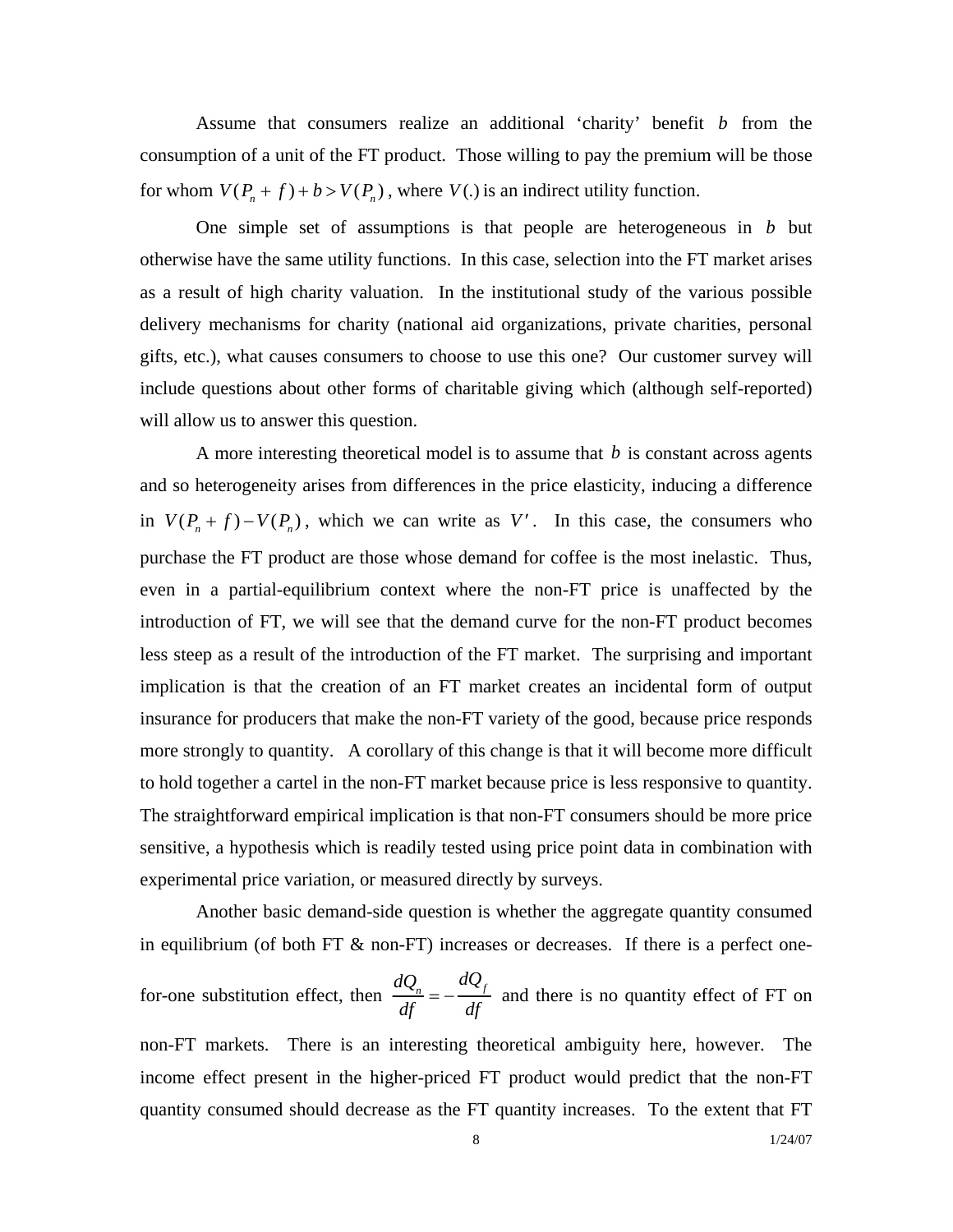products embody an opportunity for transfer that has some inherent value to consumers, however, this will drive up aggregate consumption of the good because it now carries an additional attribute, and thus total consumption of the good may increase.

 We plan to approach the empirical analysis with two methodologies: the estimation of an hedonic price and a marketing experimental design, complemented with a consumer survey.

### *Hedonic price analysis*

The hedonic price analysis consists in relating the observed price to the characteristics of the purchased good. This requires a good characterization of the product itself, in addition to the other elements that correspond to the preference of the consumer (packaging, trade mark, process such as organic production) and the Fair Trade label. In the case of coffee, the observable characteristics displayed on the package are few and not systematic. In particular, many FT coffees fall under a relatively generic category of blend coffee, without country of origin and much characterization of the coffee itself. We therefore plan to collaborate with a group of coffee experts from CIRAD (Center for International Cooperation in Agricultural Research for Development), an organism of the public French bilateral aid system, to obtain taste characteristics of the coffee itself. The analysis will reveal the premium attached to the Fair Trade label, separately from the organic characteristic that is often combined in the product. Another interesting aspect of this analysis is to reveal how much information the Fair Trade label carries, compared to the use of other self-reported characteristics that suggest farmer friendly links between the importer and producers used by many competitors.

### *Marketing experiment and a consumer survey*

Due to a research relationship with a supermarket chain located across the Western United States (with concentrations in Arizona, California, Colorado, Oregon, Texas, and the state of Washington), we expect to be able to enter into experiments in which we alter the perceived characteristics of FT products and observe the consumer response through their purchase. Following a methodology that we have previously used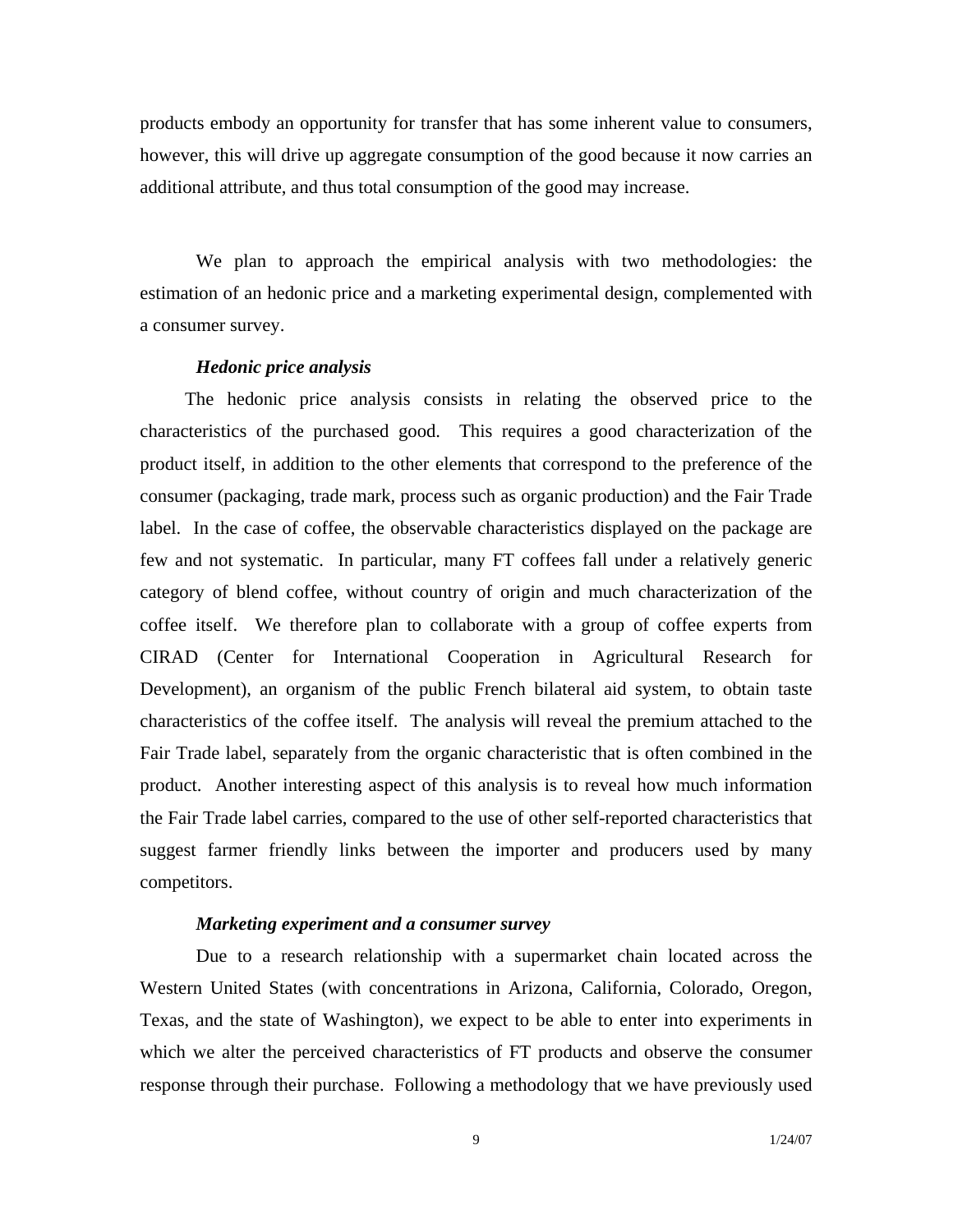to obtain consumer attitude information in conjunction with a marketing experiment with our contact super-market chain, we plan on a short exit survey to reveal some characteristics of the individual consumers that purchase FT and non-FT coffee. The two most straightforward margins on which we can adjust information on product attributes are the consumer price markup and the nature of the FT product. We can alter the messages sent with FT marketing, including the share of the transfer that makes it directly to producers, the size of the premium, and the degree to which 'organic' and other process attributes are associated with the product.

 This not only provides valuable information in marketing for FT producers, but allows us to measure several interesting demand parameters as well. First of all, what is the price elasticity of generosity? In other words, what fraction of people are willing to make a direct transfer of their own income to others, and what are the characteristics associated with a propensity to generosity?

### **1.3. The supply side of Fair Trade**

Fair trade markets must be held in permanent disequilibrium in order to generate rents for producers. We can model FT as a market that takes the following form: producers sell a contract whose only differential attribute is that it will transfer all of the rents generated in that market to the producers of the product. The price on the FT market is a negative function of the quantity produced both because of the slope of the normal demand and because there are fewer people who wish to transfer large quantities of income than those who want to transfer less.

If producers are price-takers and the costs of producing the FT and non-FT product do not differ, then farmers who are unconstrained in what they sell will produce only FT if the output price of FT is higher. This will push up the quantity of FT produced until we have price parity.

 In order to hold the FT price above the market price, then, licensing and certifying institutions must in effect be offering a cartel. At present a body called FlO-cert is the single international clearing house for the international registration of FT-certified cooperatives, and so provides the most obvious mechanism for such a cartel. Given the number of insitutions that are able to produce FT, the supply-chain intermediaries who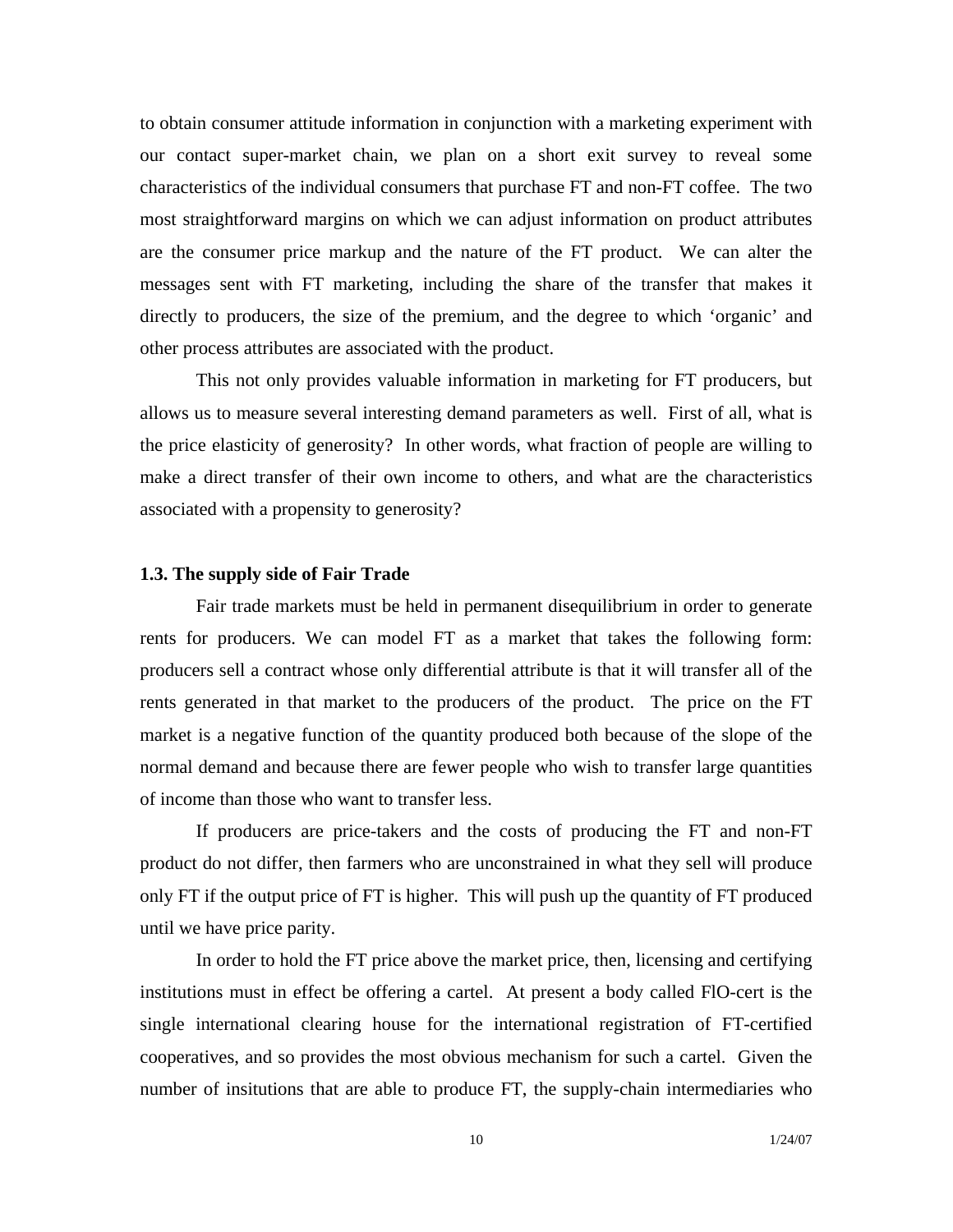set the percentage of the output of a certified coop that can be sold at the FT price are then arbitraging between two markets. In the normal output market they have no pricing power, but in the FT market they possess some oligopoly pricing power. This suggests that in order for the free-entry, zero-benefit scenario for FT to be avoided, we must have constraints both on the amount that individual producers can sell at the FT price and on the number of intermediaries who have the ability to certify producers.

Let us assume that agency problems have been overcome and collusion can be sustained in this market in the long run; what is the socially optimal contract? Using aggregate profit as a guide, we can imagine a single welfare-maximizing social planner or a cartel of producers making output decisions for the FT market. The substantial fixed costs of certification for each producer represent a destruction of income in the aggregate, and so for efficiency purposes we wish to certify as few producers as possible. However, from an equity perspective we wish to spread the benefits as widely as possible, and so we should certify numerous producers. The optimal contract in this context is therefore a function of willingness to pay for redistribution *between* producers, just as the underlying demand for FT represents WTP for redistribution *to* producers. This discussion begs the empirical question of how FT is targeted between producers at present. The question of targeting is of more interest than usual in this case, because it goes to the heart of whether FT is the optimal delivery mechanism (meaning that it supplies the most benefit to worthy parties at the least cost) for the 'donors'.

#### *Surveys*

Our surveying proceeds in several waves; we begin with a census of cooperatives, then we move to a two-wave survey of a sample of the cooperatives, and then to a twowave survey of households which are members of cooperatives.

The targeting question cannot be addressed empirically unless we start from a meaningful population. This is provided by a Census of Cooperatives which IDIES/URL possesses. A very large share of the cooperatives have telephone access, and the first field component of the project is a telephone survey administered in Spring 2008 to every cooperative in the census. Here we will get baseline information about whether they what they produce, whether they participate in FT or organic production, and whether they take credit or insurance as well as basic characteristics of the organization, From this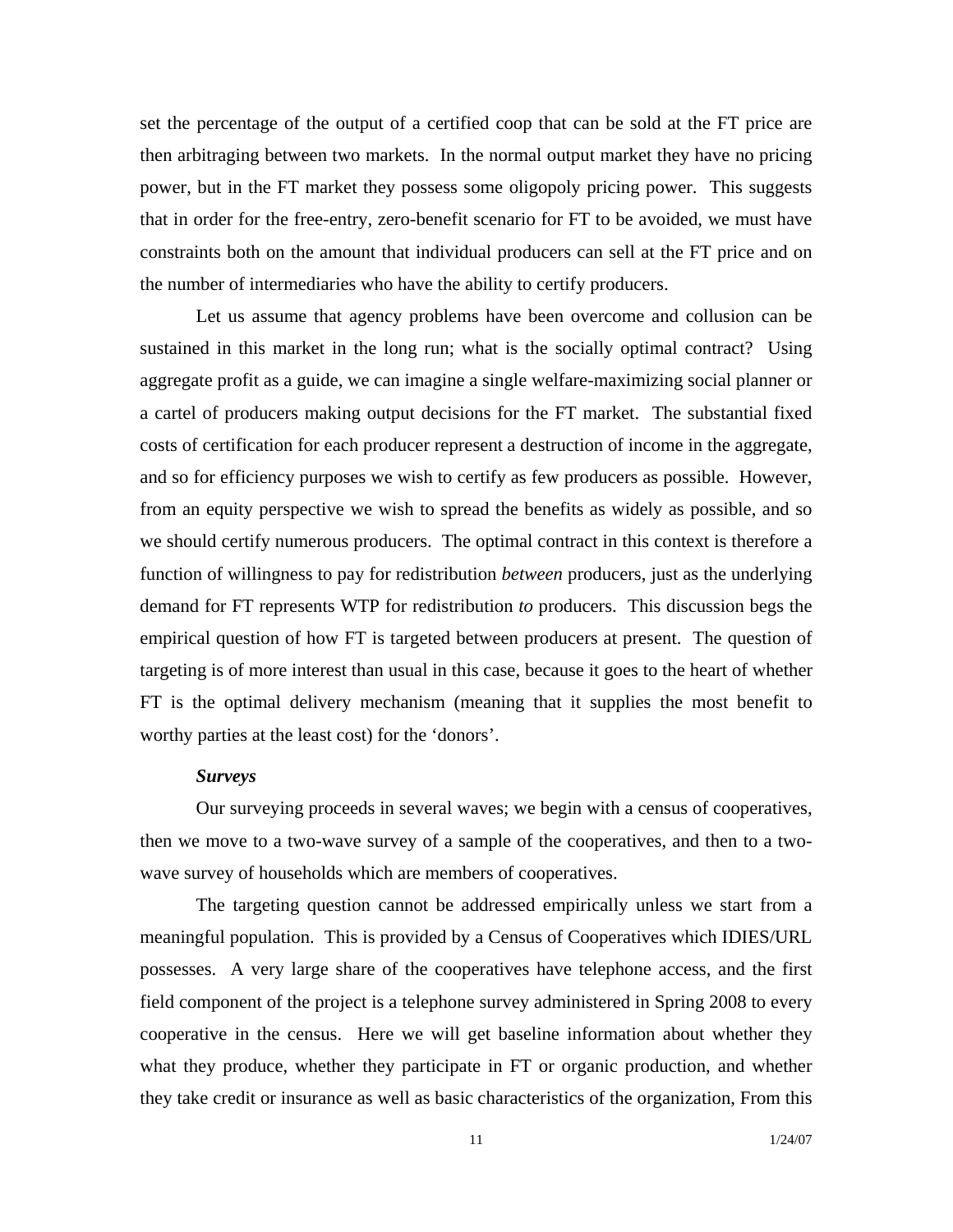census we can draw a sample weighted toward FT producers and, for Section 3, towards cooperatives which use insurance.

In the summer of 2008 we will conduct a longer, more detailed survey on a subsample of cooperatives, which will include social capital and trust questions, the bylaws of the cooperative, and GPS coordinates. This first cooperative survey will form a baseline for subsequent studies which introduce random or quasi-random variation into the rollout of FT and insurance products The census combined with a more detailed sample will allow us to study the *de facto* targeting of FT in different markets, a distribution which can be compared to transfer programs of different kinds.

Using our sample of cooperatives to draw a sub-sample of households which do and do not have access to the interventions studied in the proposal, we will go to the field in Summer 2009 to conduct a baseline household survey. This will study farm gate prices and output decisions, as well as a standard set of household outcomes, among a group of households that have not yet had access to FT certification. By tracking who then achieves certification in the future, we can run probit estimations to back out the targeting rule, and compare the profile of FT recipients as compared to those who receive CCTs in Mexico or other similar cash transfer programs to understand how the targeting process differs.

In Summer 2010 we will conduct the followup for both the cooperative and household surveys. This gives us a two-year window in the cooperatives (which are long-lived, easily tracked institutions) and a one-year window in households through which we can measure changes introduced by the experiments we conduct in collaboration with Transfair and FUNDEA. Both of these samples can be weighted back to being representative of the population of cooperatives in Guatemala.

### *Creating Identification through Program Rollout.*

Within the pool of producers that want to become certified, we can work with the certification agency to create experimental variation in the sequence in which they are certified. With the survey of cooperatives in hand, we can stratify this rollout across the characteristics of the cooperatives. Transfair has expanded over time, currently having certified six coffee cooperatives (ADIPCO with 260 members, ASASNAPE with 230, ASOBAGRI with 614, COMAL with 496, and Manos Campesinas and Nahuala with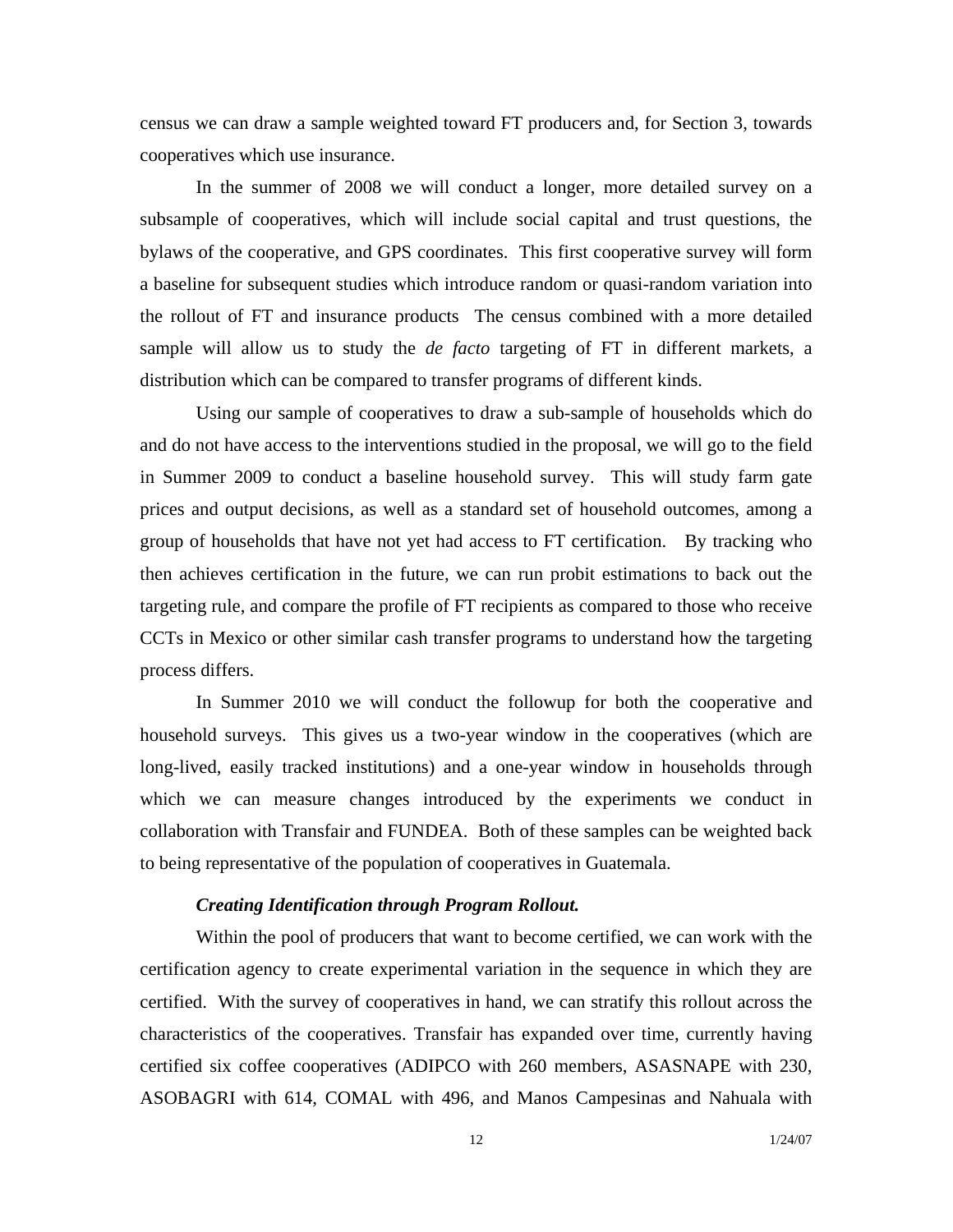126), as well as other commodities apart from coffee. The rapid ongoing certification of the cooperatives provides panel variation. Paul Rice, president and CEO of Transfair, has expressed enthusiasm to collaborate in helping answer the impact questions. By performing the follow-up survey partway through this rollout process, we will have a randomized trial that allows us to assess the impact of the FT premium on household outcomes.

Using these data, an additional set of questions can be addressed:

- How do the household impacts of a unit of transfers received through the FT mechanism compare to the impacts measured through programs such as Progresa or AFDC?
- Are non-fair trade farmers expanding output at the same rate as fair trade farmers? If it is the case that producers only sell a fraction of their production at the FT price, access to FT does not change the marginal price to the producers. Yet, with pervasive market failures for credit and insurance among smallholders, a pure transfer can induce a supply response. This leads us to measure whether access to higher prices is triggering the supply response that economic theory would predict.
- Is there knowledge or hostility on the ground about who is and is not receiving the fair trade price? What do the farmers understand to be the rules of the game?
- What are the environmental differences on the ground between the ways that farmers produce the different kinds of coffee. When the prices for coffee rise, do they clear new land or use more mechanized methods of production?

Another crucial component of the FT coffee market is that the FT price is fixed while the market price fluctuates underneath it. This requires us to think about utility maximization by risk-averse producers, who will have an additional incentive to get certified & produce FT coffee. Ironically, in this case FT would replace the standard 'low risk, low yield' crop in models such as Carter (1997). Cooperatives might even be willing to become certified when profits from doing so were negative, with that loss seen as a premium paid on the insurance provided by the fixed FT price. The household surveys will thus be focused on risk-sensitive behavior.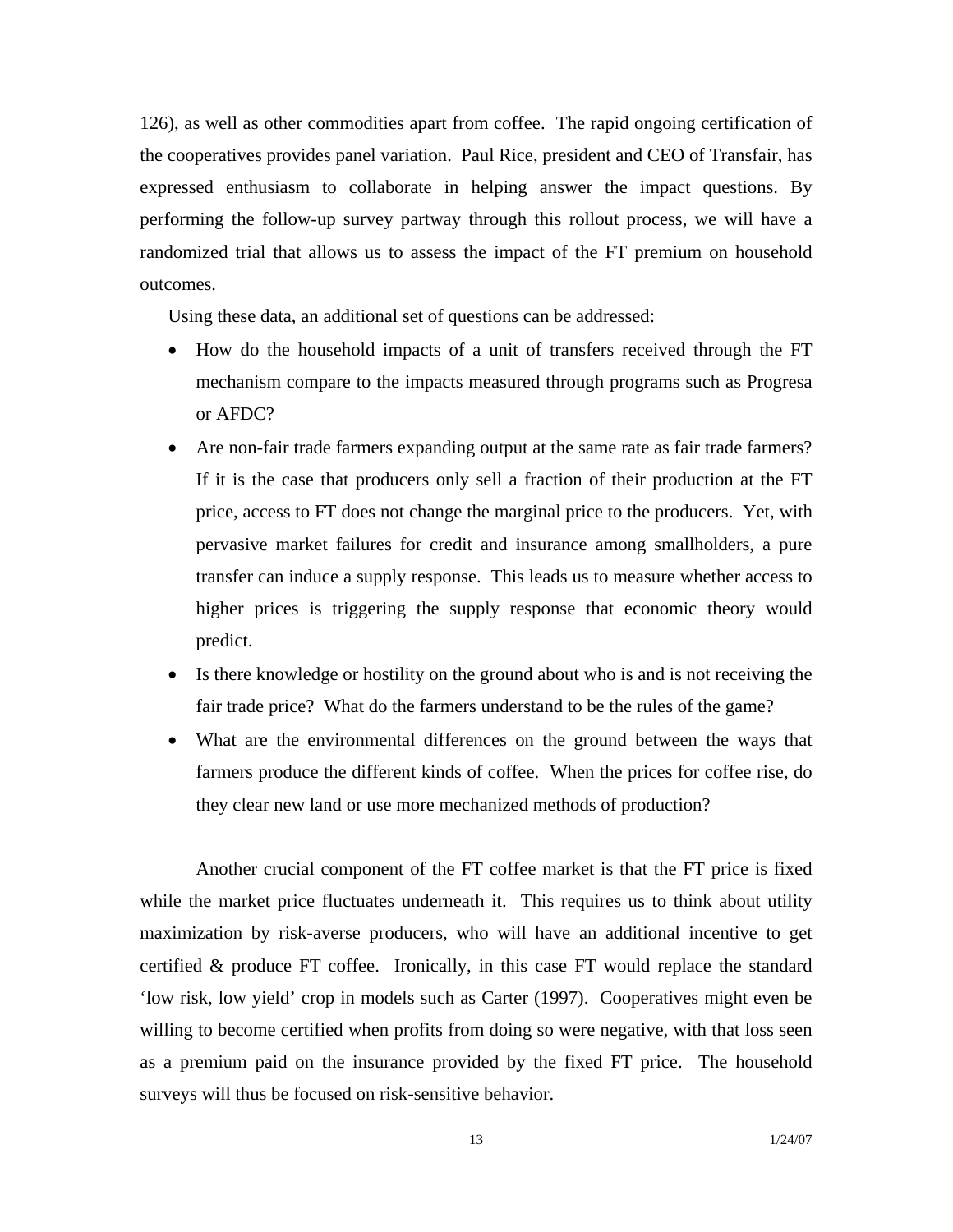We can also add a great deal of institutional richness through understanding how FT and quality certifications interact. Goods such as coffee are subject to fine quality and price gradations, but the FT prices do not reflect this variation; there is a single price per pound for organic FT coffee and a single price for non-organic FT. This introduces an incentive for farmers to sell their lowest-quality product of each type as FT, reserving the high-quality output for the non-FT market where quality is priced in. Thus FT markets may work, in effect, through quality discrimination rather than through price discrimination: people buy bad coffee because they know it does something good. Because the cooperatives keep detailed information on the quality grades and prices at which they have sold, we will be able to examine this phenomenon empirically, comparing the trajectory of what is sold at FT and non-FT prices.

### *Collaboration with the Guatemala USAID mission.*

Together, USAID's Global Development Alliance and Starbucks have committed one million dollars to the Farmer Support Program in Guatemala, whose aim is 'to increase access to credit, encourage sustainable coffee growing practices, improve environmental and social conditions in coffee growing communities, and support the implementation and measure the impact of C.A.F.E (Coffee and Farmer Equity Practices) practices in selected locations'. There is an obvious alignment of interests between their project and our proposal, and team members from Landivar have been in communication with the Health and Education staff from USAID Guatemala's mission to discuss how our efforts could reinforce each other by mutually leveraging data and identification to improve both projects.

#### **(2) DOES INSURANCE ENHANCE THE DEMAND FOR CREDIT?**

A well established result in development economics is that financial constraints can impede the competitiveness of smallholder farming (Boucher, Carter and Guirkinger, 2006). This can be due to lack of collateral preventing access to credit, but also to risk rationing when smallholders refrain from demanding credit not to place their collateral at risk. Hence understanding how credit and insurance products can be structured to reach this market is crucial. Then, once these products are in place, are agricultural producers able to improve the profitability of the crops that they produce? In this respect as well,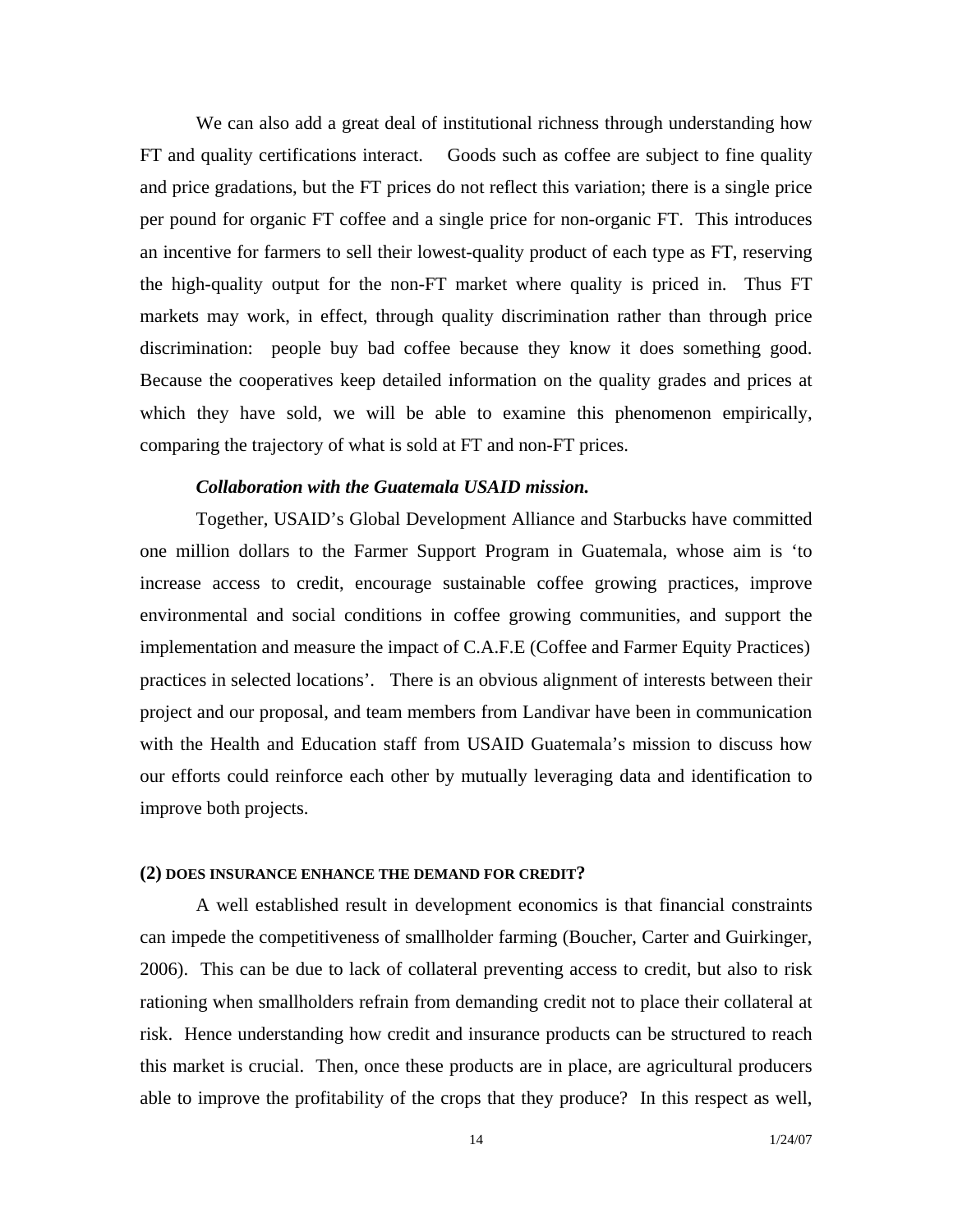Guatemala provides an interesting source of variation. In this component of the project we will investigate the intersection of agricultural credit and insurance, and test whether they foster the ability to produce high-profit crops.

#### *Statistical Identification for Insurance Impacts.*

 In 2004 the Guatemalan government introduced an agricultural insurance program known as Dacredito, which provides subsidized reinsurance to commercial banks. The insurance payouts are based on the regional output of the crops covered under the insurance program, and the primary intent of the program is to protect small farmers from the risk imposed by large natural disasters such as hurricanes.

 At present, several large banks have begun to offer insurance products backed by the Dacredito guarantee, but the primary issuers of insurance policies have been the supply-chain intermediaries who currently provide seeds, fertilizer, and transport services to cooperative farmers. There is now a push on to try to extend these insurance products further down the supply chain, so that they are being offered directly to smallholder farmers. This provides a unique opportunity to work with the financial institutions providing this insurance to create variation that can be used to identify impacts.

 Several current studies of insurance measure the impact on mean household incomes. We argue that this is not the most relevant outcome in a study of insurance, since the mean impact of having insurance depends almost entirely on the state of nature which obtains during the period of study. Perhaps a more interesting question, and certainly one which lends itself better to a short-term statistical study, is the extent to which the presence of insurance makes producers more willing to use complementary output tools such as credit, high-value crops, and so on. Our ability to combine variation in insurance access with a rich set of complementary institutional data allows us to test these complementary impacts of insurance.

 The variation in insurance access will come in two dimensions. The first is the expansion of Dacredito across financial institutions, which will create temporal and spatial variation in the time at which cooperative are able to protect themselves against specific output risks. The backcast panel available from the cooperatives institutional data will let us measure impacts from the non-experimental rollout of the insurance program, particularly insofar as it has discontinuous impacts on producer behavior.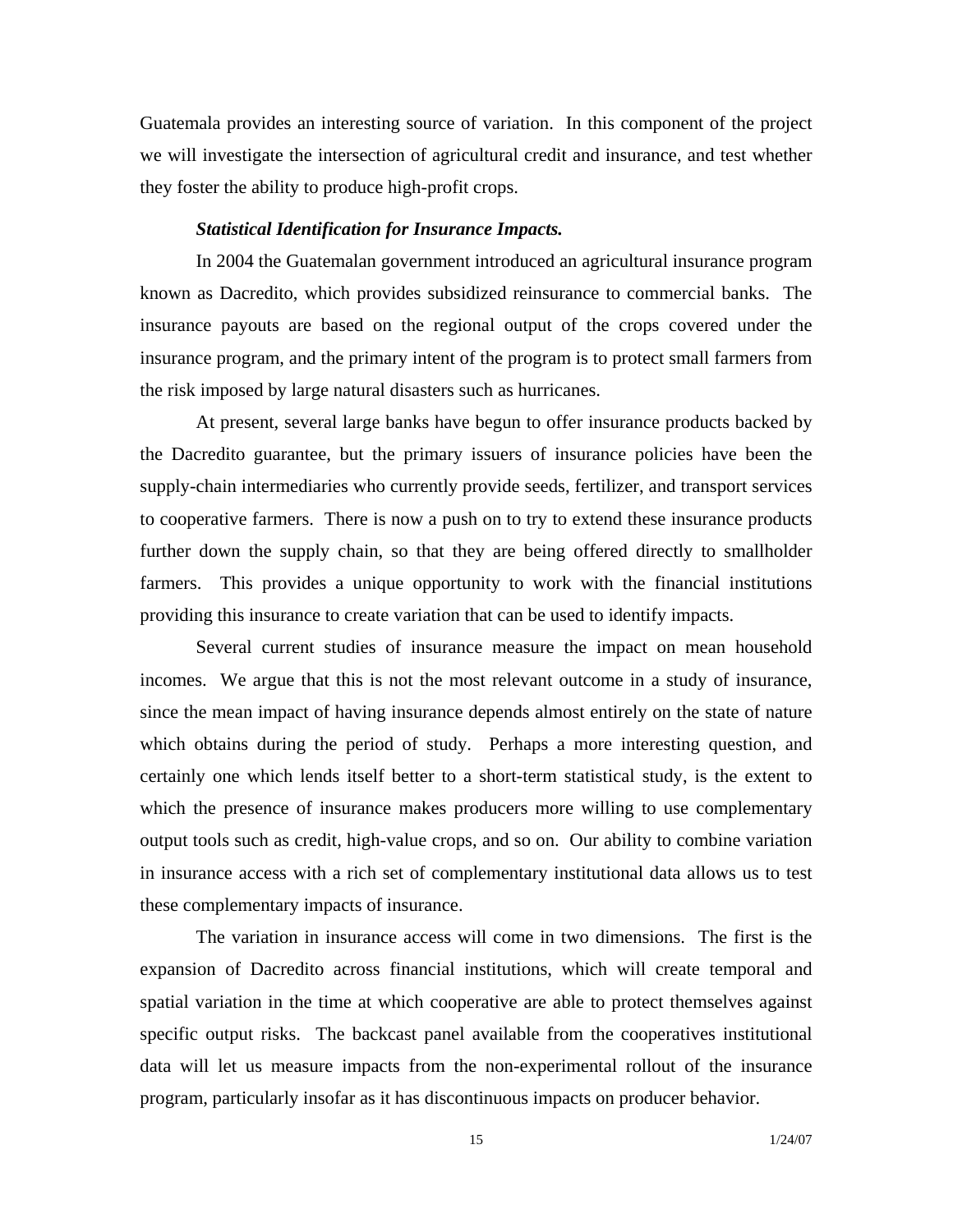In order to get high-quality identification on the longer-term impacts of the insurance, we will work with FUNDEA which is in the process of introducing their own insurance program for clients in order to inject identification into the process of rollout. Preliminary discussions indicate that this organization is willing to attempt randomized designs in order to learn how to calibrate its insurance program. The fact that the impetus is now on pushing insurance down to the individual level is fortuitous, because it will create just the kind of fine-grained treatment control structure that lends itself to statistical analysis. We anticipate working with FUNDEA to create a randomized rollout of the ordering in which their component branches begin to offer the insurance product directly to cooperative farmers, and measure the intention-to-treat effects of this process.

We will bring a wide range of data sources to bear on the analysis of this expansion of insurance. They are:

## • **Institutional Data and Survey of Cooperatives**

 Since the primary decision making unit for many agricultural lending and insurance questions is the cooperative, we can leverage our cooperative survey for the analysis of both projects. This survey will allow us to observe how the cooperatives interact with the agricultural supply chain, and will give us an opportunity to add institutional richness to the analysis. We can also use the institutional data of the cooperatives to answer questions of crop choice, quality grades, prices, and output. Because institutional data will typically not contain good proxies for social capital, trust, knowledge, and other more subtle covariates, these variables will be collected through surveys at the cooperative level.

### • **Institutional data from nationwide agricultural/microfinance lenders.**

We expect to use aggregated data (at the administrative unit/month level, for example) to establish a spatial map of the lending history of two lenders: Banrural, the privatized national development bank, and FUNDEA, a non-profit microfinance lender. We can also use the rural communal bank portfolio from our extant Genesis data. This combination of sources gives a panel at the branch/month level that allows us to ask questions about the aggregate quantity of credit, the number of borrowers, and the average repayment performance, etc.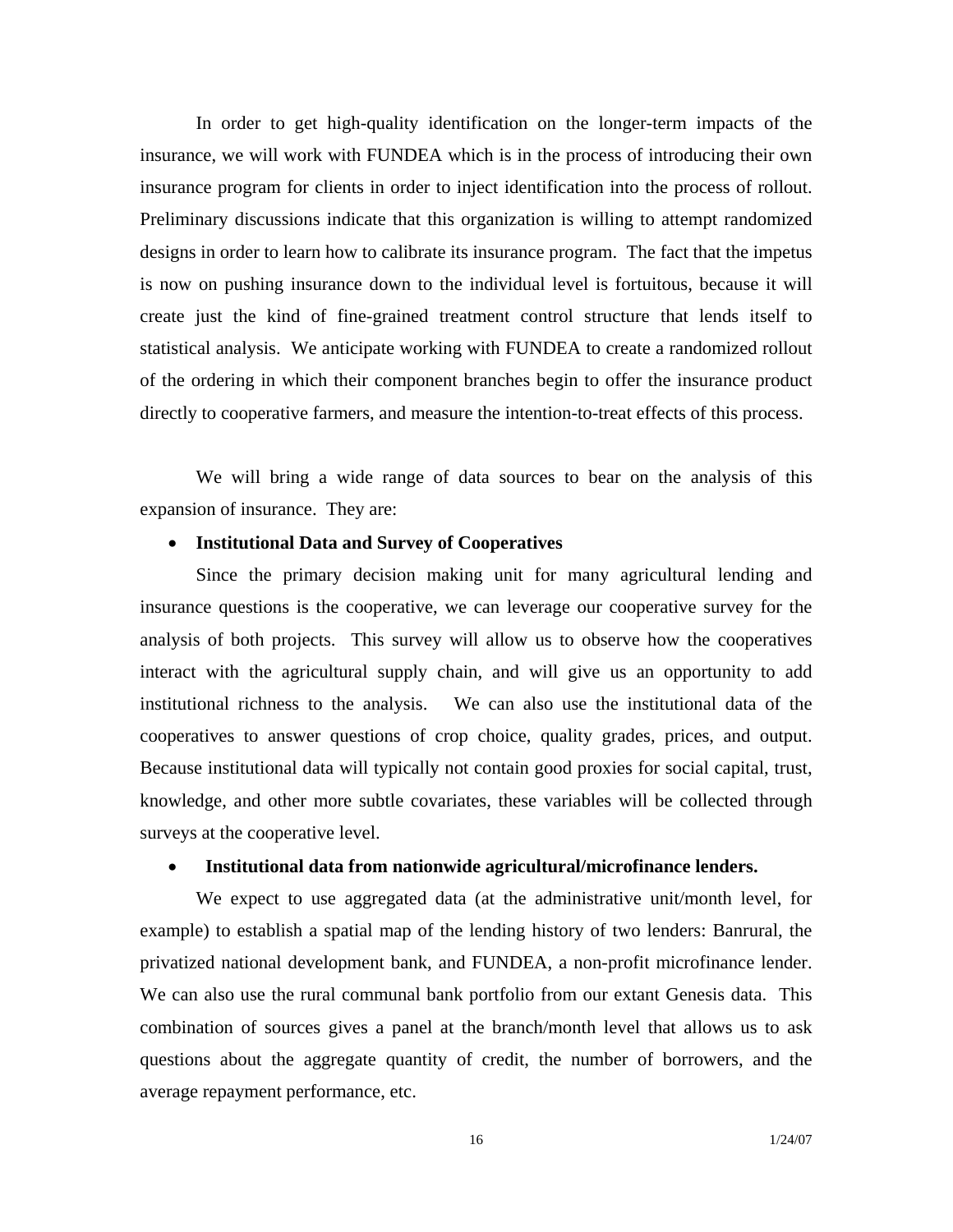#### • **GIS and other secondary data**

From URL/IDIES, we have access to the poverty maps, several national censuses, and recent election data. We will use GIS data, commonly referenced at the municipal level, as the grid for the data assembly. This gives us a baseline of control variables that can be used to explain initial conditions. Using geo-coded data on the location of the cooperatives, we can calculate local averages (or use municipalities) to map other forms of data on to the cooperative survey and the household survey. Geo-referenced branchlevel data from the lending institutions & insurers would similarly allow us to measure impacts across institutions as contracts change. This gives a rich set of outcomes and covariates that can be used to deepen the study of the variation in insurance coverage.

### **2.1. Impact of insurance on participation to high value activities**

 The institutional data from the cooperatives will allow us to test whether insurance is enabling a transition to more high-value cash crops over time. In a coffee cooperative, for example, we can analyze the impact of insurance on the quantities of different grades produced and the prices received, and hence allow us to observe improvements in profits.

## **2.2. Impact of insurance on the demand for credit**

Data from the lending institutions is ideal for studying the ways in which the deepening of insurance markets may lead to a corresponding expansion of credit markets, particularly if there are discontinuous impacts of the interventions. The institutional records of the insurance rollout will provide us with a similarly nuanced variation in the treatment effect. This suggests that even in the event that we are unable to create experimental variation in the provision of insurance, there may be a great deal in this relationship with which to inform theory.

For example, a basic test of the rationale behind the Boucher-Carter risk rationing hypothesis is that the absence of insurance provision to borrowers is a factor that impedes the uptake of credit. Hence, we should observe that, precisely when this component of variation is removed from agricultural risk, lending will increase on both the intensive and extensive margins. Second, we will be able to obtain disaggregated lending data for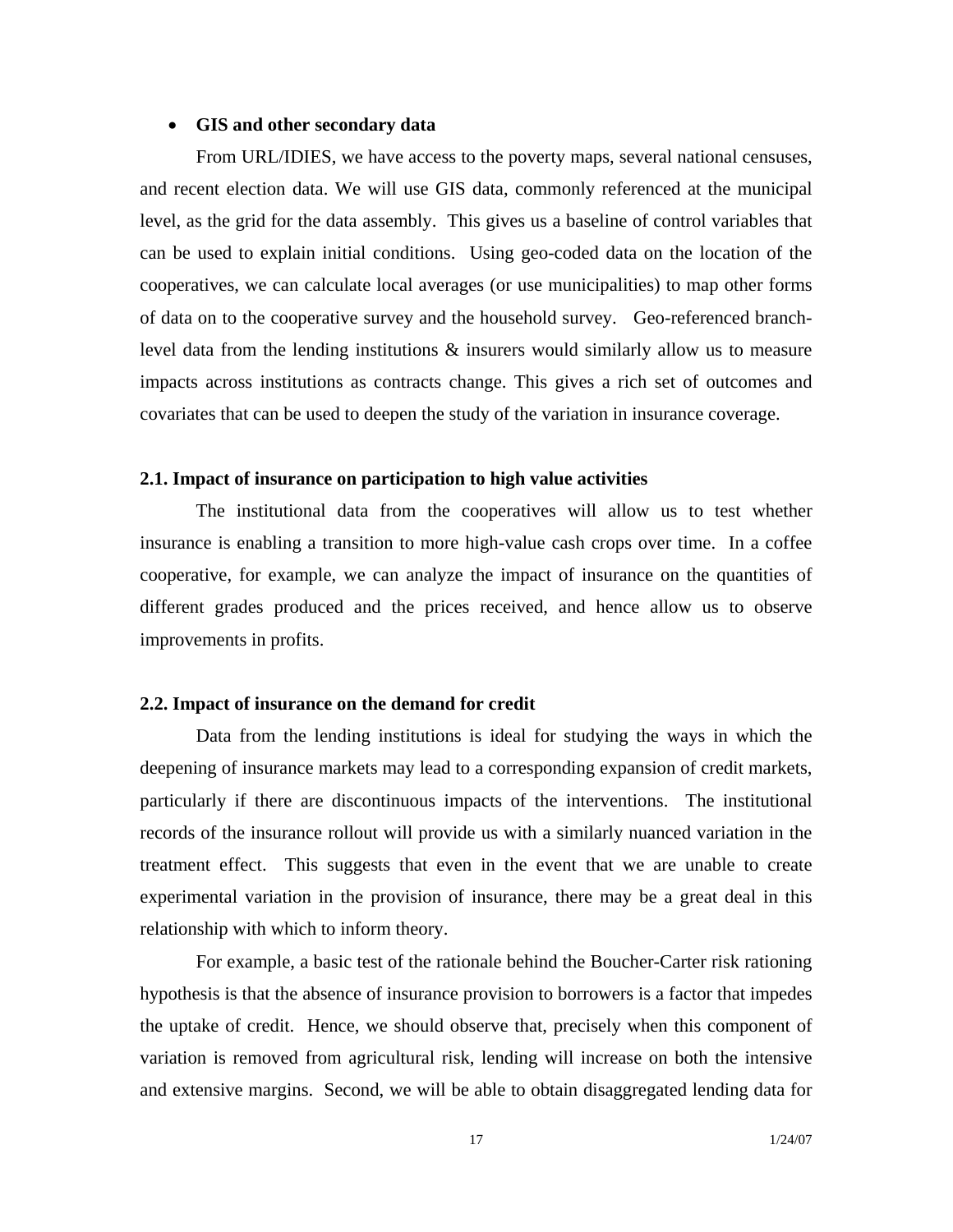some lender(s) which, combined with basic information about the households and regions, can help answer questions such as: Is the impact of insurance greatest in regions that have the largest rainfall variation? Is it larger in regions that have economies that are less diversified away from agriculture?

Risk reduction via insurance can also change the contractual arrangements through which unsecured loans are obtained from microfinance lenders. For example, if an attraction of group loans had been the degree of insurance induced by joint liability, we should see that the share of individual lending in the MFI portfolio increases as insurance improves. We can also answer a pragmatic set of questions about the role of insurance on the performance of lending institutions. This can be done by looking at the financial fundamentals of the lending institutions such as overall default rates, employee efficiency, and retention rates are of interest to the longer-term financial sustainability of these markets.

 If the cooperatives have keep high-quality panels that go back before they received loans, then we may be able to use the historical patterns by which the lenders rolled out to identify the impact of credit on the supply chain and cropping patterns of the cooperatives.

#### **(3) MOVING UP THE LENDING LADDER WITH CREDIT BUREAU PORTABLE SIGNALS**

Through our previous Basis project, we have developed a sustained collaborative relation with Genesis, the largest microfinance lender in Guatemala. This association has been mutually beneficial, helping Genesis understand how credit bureau information is used by credit agents and how it affects client behavior, and helping us understand the efficiency and welfare gains (and losses) from introduction of a credit bureau in microfinance lending. One of the main questions raised by introduction of a credit bureau is whether this helps clients use their accumulated reputation with a microfinance lender as portable signals, made available through the bureau, to gain access to more loans and to loans from the commercial banking sector. Because this is a long term process, we were only partially able to trace out this impact on the Genesis clientele. We would like to use this new Basis grant to sustain this relationship over the length of the project. It will give a unique long term panel on microfinance clients, allowing to trace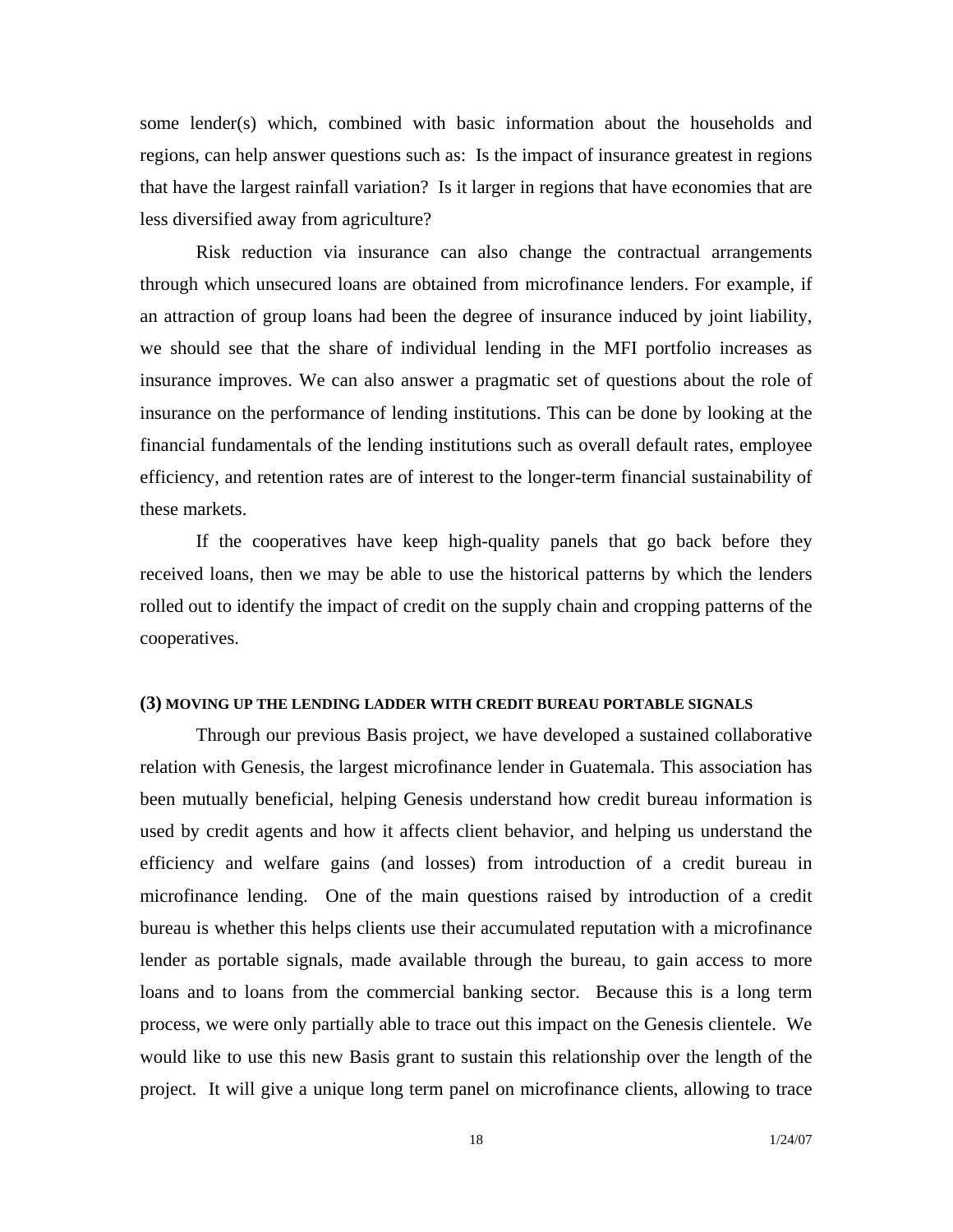the impact that availability of portable signals will have on their moving up the lending ladder. The data base will be extended with access to Banrural data (at the branch level) and to Fundea data a the individual level, both members of the same credit bureau. Some of the Genesis clients are smallholders. Many more smallholders are present in the Banrural and FUNDEA lending portfolios, allowing us to see if a credit bureau contributes to smallholder competitiveness, in the context of the on-going globalization and trade shocks. Data analysis will be complemented by detailed case studies conducted by Master's students at the Landivar University and the University of San Francisco working as teams.

## **ANTICIPATED OUTPUTS AND BENCHMARKS**

The anticipated outputs consists in:

**(1) Research results** that will provide both a better understanding of the opportunities offered by institutional innovations for the competitiveness of smallholders in the context of globalization: access to niche markets such as Fair Trade, linking credit to insurance, and using credit bureaus to provide public signals about good borrower behavior. These results will have three uses: (1) help guide the private sector collaborating institutions to improve the products they deliver, (2) provide valuable information to regulators and policy makers in designing policy reforms and public investment programs for these institutional innovations to be more effective in enhancing for smallholder competitiveness, and (3) serve as materials for a series of academic publications. We expect that the public policy platform offered by the Landivar University will be particularly effective in reaching policy makers. We have good personal contacts with some of the highest government officials in Presidency, the Ministry of Finance, and the Ministry of Agriculture.

**(2) Training of students in Guatemala and the United States**. Students from the Landivar University, and most likely from University of San Francisco and UCSD, will collaborate in fieldwork, case studies, data collection, and data analysis. Several Master's theses in those institutions will be developed using this information. In addition, the project will provide opportunities for PhD dissertations at the University of California at both Berkeley and San Diego.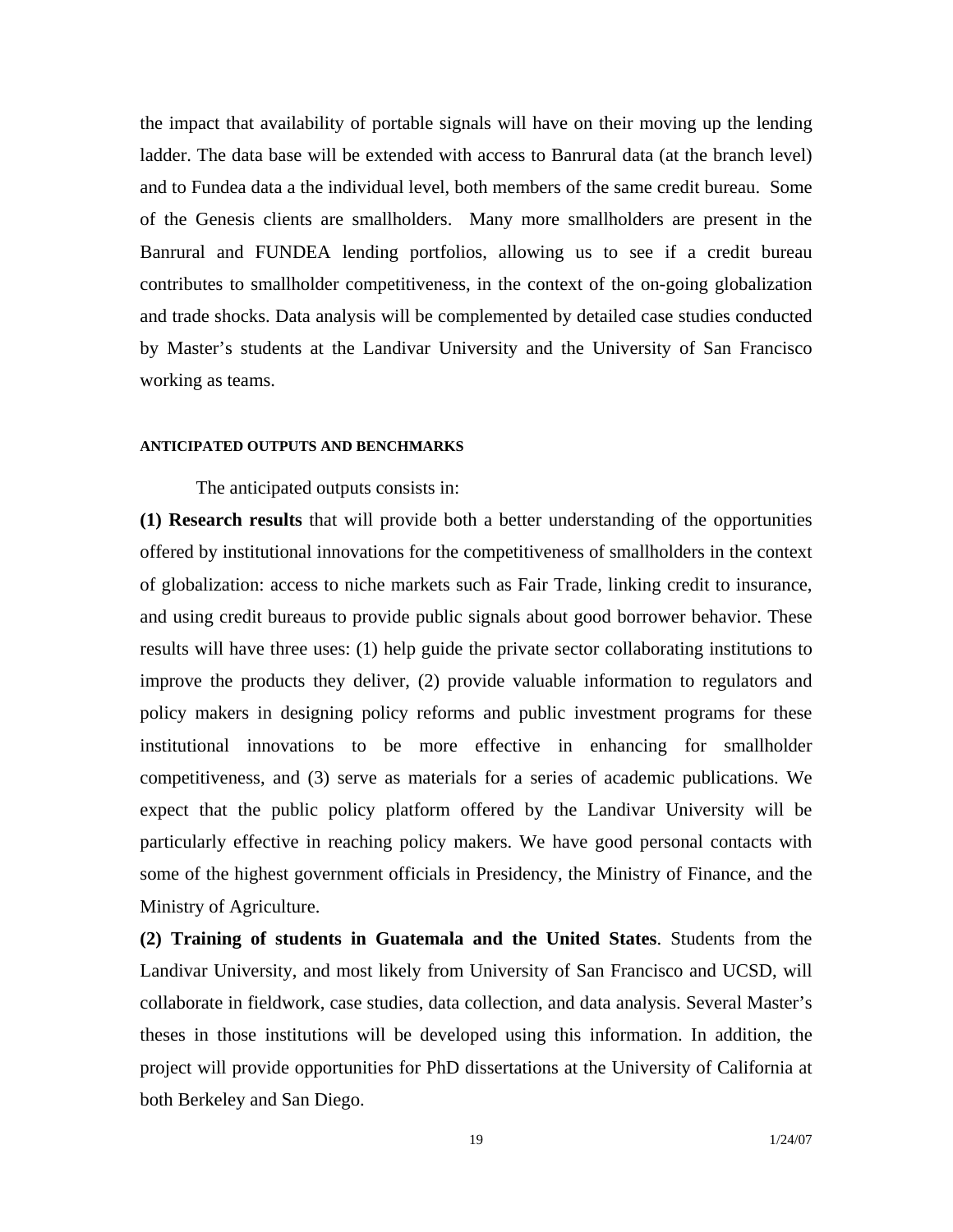## **REFERENCES**

Arnot, C., P. Boxall, and S. Cash, (2006). 'Do Ethical Consumers Care about Price? A Revealed Preference Analysis of Fair Trade Coffee Purchases.'. *Canadian Journal of Agricultural Economics,* Vol. 54, pp. 555-565.

Bacon, C. (2005). 'Confronting the Coffee Crisis: Can Fair Trade, Organic, and Specialty Coffees Reduce Small-Scale Farmer Vulnerability in Northern Nicaragua?', *World Development,* 33, No. 33.

Balseveitch F., J. Berdegue, L. Flores, D. Mainville, and T. Reardon, (2003). 'Supermarkets and Produce Quality and Safety Standards in Latin America' *American Journal of Agricultural Economics,* Vol 85 No 5, pp. 1147-1154.

Banerjee, A., and A. Newman, (1993). 'Occupational Choice and the Process of Development'. *The Journal of Political Economy,* Vol 101 Issue 2, pp. 274-298.

Becchetti, L., and F. Rosati, (2006). 'Globalization and the death of distance in social preferences and inequity aversion: empirical evidence from a pilot study on Fair Trade consumers'. CEIS Working Paper No. 216.

Boucher, S., M. Carter, and C. Guirkinger. 2006. Risk rationing and wealth effects in credit markets. University of Wisconsin, working paper.

Carter, M. (1997). 'Environment, Technology, and the Social Articulation of Risk in West African Agriculture'. *Economic Development and Cultural Change,* Vol 45, No. 3, pp. 557-590.

'El Seguro Agropecuario en Mexico: Experiencias Recientes', (2006). CEPAL working paper.

Farnworth, C, and M.Goodman, (2006). ' Growing Ethical Networks: the Fair Trade Market for Raw and Processed Agricultural Products (in Five Parts) With Associated Case Studies on Africa and Latin America, RIMISP working paper.

Fisher, C. (2002) 'The Complex Interaction of Markets for Endangered Species Products', RFF Working paper.

Gine, X., R. Townsend, and J. Vickery, (2006) 'Rainfall Insurance Participation in Rural India'. mimeo, World Bank.

Leclair, M., (2002). 'Fighting the tide: Alternative Trade Organizations in the Era of Global Free Trade'. *World Development,* 30 Vol. 7.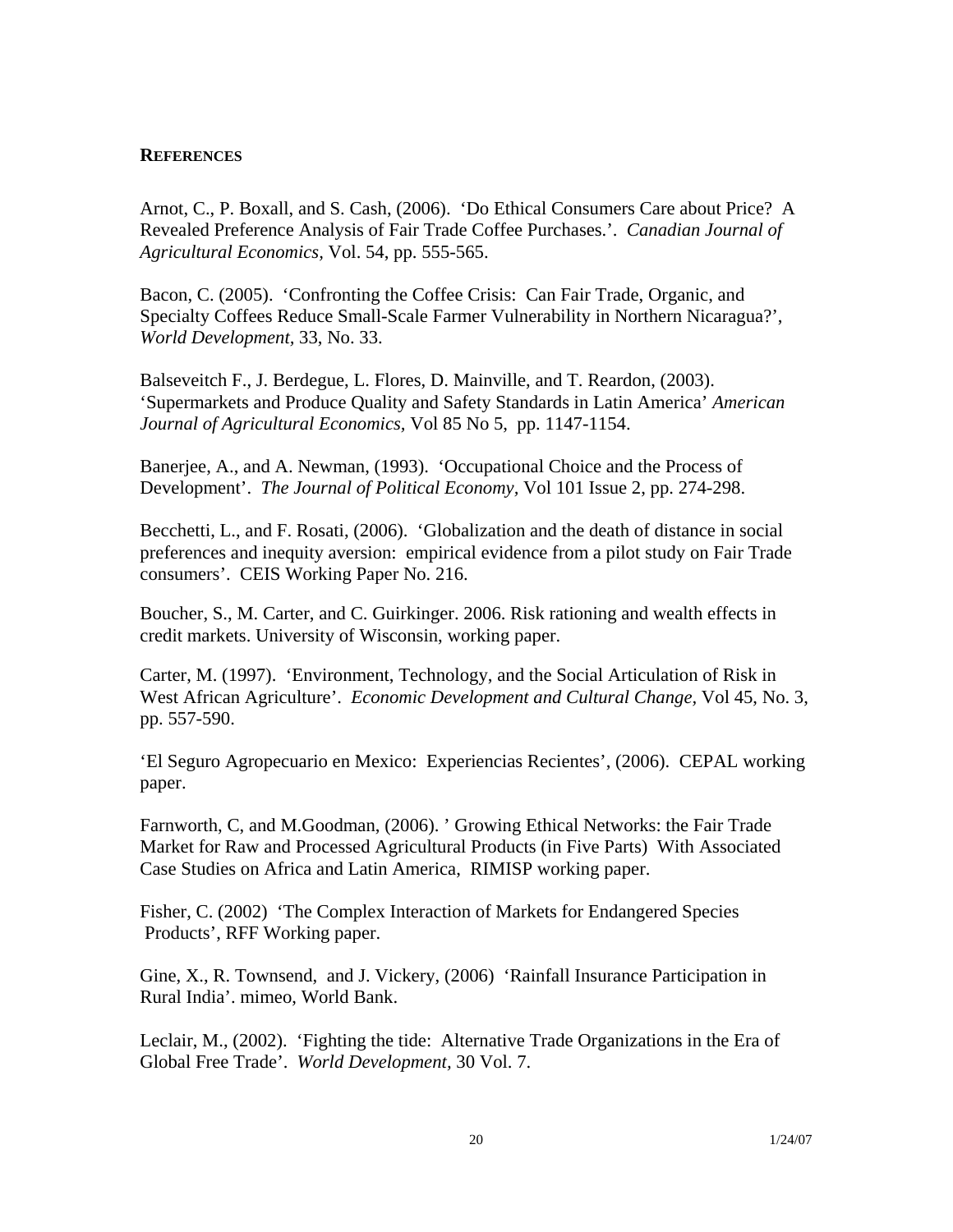Nyborg, K, R. Howarth, and K Brekke, (2003). 'Green Consumers & Public Policy: On socially contingent moral motivation', Department of Economics, Oslo, 2003.

Pelsmacker, P., L. Driesen, and G. Rayp, (2005). 'Do Consumers Care about Ethics? Willingness to pay for Fair-Trade Coffee'. *The Journal of Consumer Affairs*, Vol 39, Number 2.

Reardon, T., P. Timmer, C Barrett, and J. Berdegue, (2003). 'The Rise of Supermarkets in Africa, Asia, and Latin America'. *American Journal of Agricultural Economics,* Vol 85 No 5, pp. 1140-1146.

Swallow, S. and R. Sedjo, (1999). 'Ecolabelling and the Price Premium', RFF Discussion Paper 00-04, 1999.

Swallow, S. and R. Sedjo, (2000). 'Ecolabelling Consequences in General Equilibrium: A Graphical Analysis.' *Land Economics,* 76(1).

Townsend, R. (1994). 'Risk and Insurance in Village India'. *Econometrica,* Vol 62, Issue 3. pp. 539-591.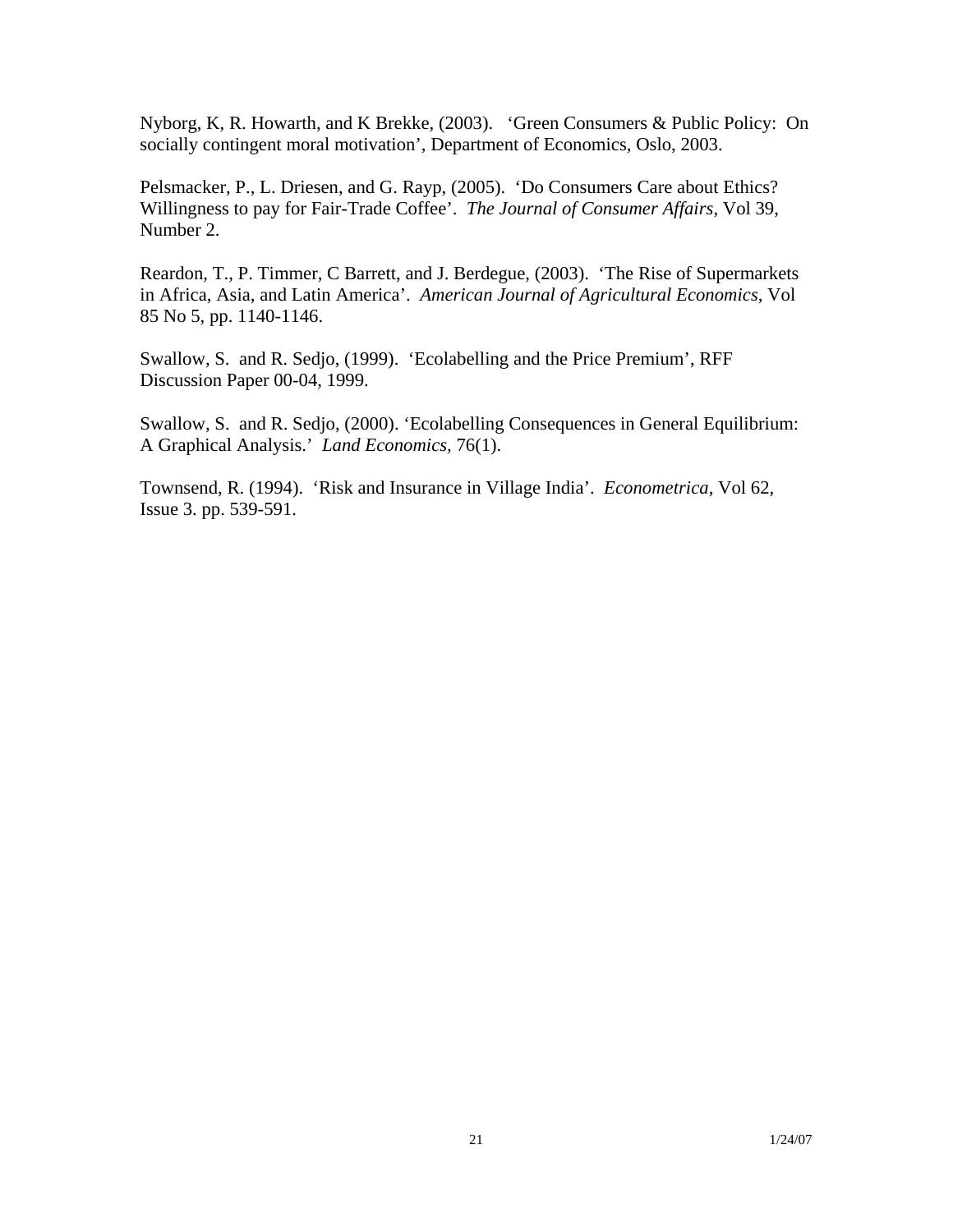### **TIME SCHEDULE**

## **Credit Bureau follow-up**

Oct-Dec 2007: Follow up study of longer-term impacts of credit bureau.

## **Fair Trade Demand**

| Oct-Dec 2007: Value Chain study (Students from USF/UCSD) |
|----------------------------------------------------------|
| Jan-May 2008: Experiment and survey in US supermarkets   |
| Oct-Dec. 2008: Hedonic analysis                          |

# **Cooperatives (Fair Trade and insurance projects)**

| Jan-May 2008:<br>Jun-Sep $2008$ | Cooperative phone census<br>Case studies of cooperatives<br>Baseline cooperative survey                                  |
|---------------------------------|--------------------------------------------------------------------------------------------------------------------------|
|                                 | Oct-Dec. 2008: Beginning of quasi-random rollout of insurance with FUNDEA                                                |
| Jan-May 2009:                   | Preparation of GIS database<br>Targeting analysis of FT                                                                  |
|                                 | Oct-Dec. 2009: Beginning of quasi-random rollout of certification with Transfair                                         |
|                                 | Oct-Dec. 2009: Merging of institutional, GIS, and cooperative data.                                                      |
|                                 | Jan-May 2010: Collection & digitization of cooperative institutional data<br>Re-collection of institutional lending data |
| Jun-Sep $2010$ :                | Follow up cooperative survey                                                                                             |
|                                 | Oct-Dec. 2010: Presentation of cooperatives results in URL conference.                                                   |

# **Fair Trade household analysis**

- Jun-Sep 2009: Baseline FT household survey
- Jun-Sep 2010: Follow up FT household survey

Oct. 2010- June 2011: Analysis of household surveys Presentation of cooperatives results in URL conference.